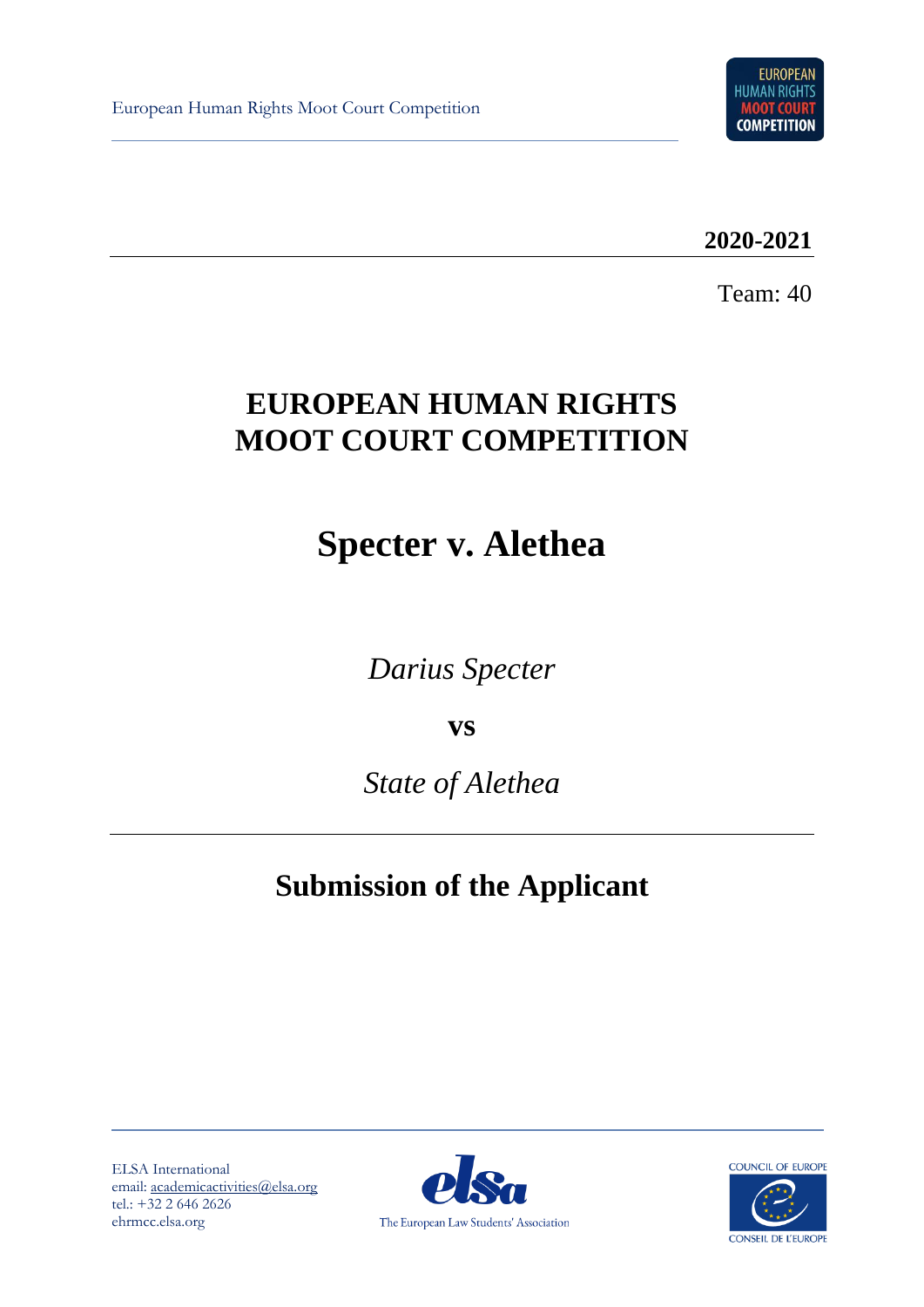# **Table of Contents**

| European Court of Human Rights, European Commission of Human Rights 4                  |  |
|----------------------------------------------------------------------------------------|--|
|                                                                                        |  |
|                                                                                        |  |
|                                                                                        |  |
|                                                                                        |  |
|                                                                                        |  |
|                                                                                        |  |
|                                                                                        |  |
|                                                                                        |  |
|                                                                                        |  |
| A.2 Exhaustion of domestic remedies and compliance with six-month time limit  15       |  |
|                                                                                        |  |
|                                                                                        |  |
|                                                                                        |  |
|                                                                                        |  |
| B.1.1 Concerning the depiction of the applicant's alleged image in CCTV footage18      |  |
| B.1.2 Concerning the retrieval of the applicant's images from the social network FZ18  |  |
| B.1.3 Concerning the processing of the images and biometric data by the facial         |  |
|                                                                                        |  |
| B.2.1 The interference of Mr. Specter's rights under Art. 8 was not in accordance with |  |
|                                                                                        |  |
|                                                                                        |  |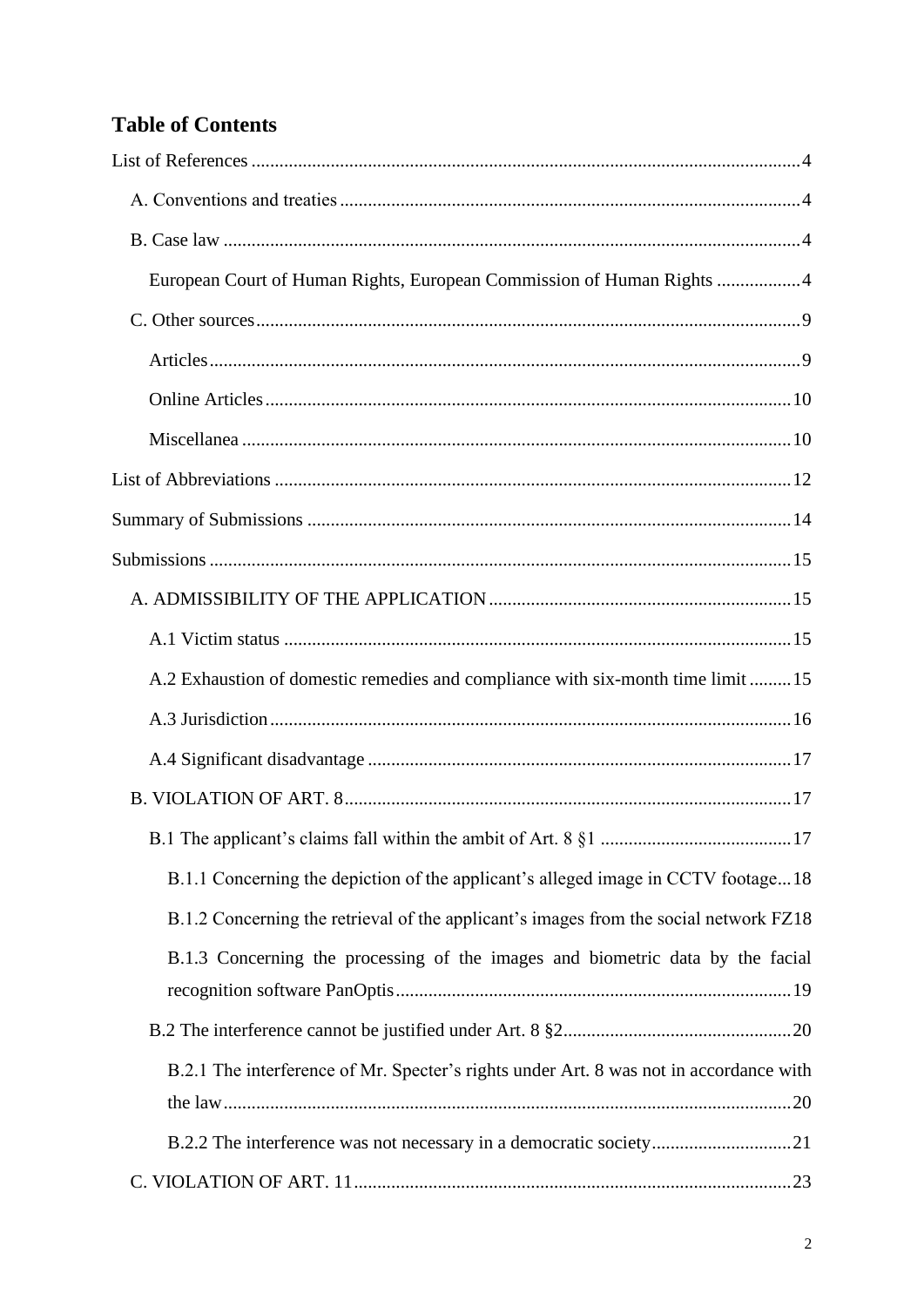| C.2.2 The interference was not "necessary in a democratic society"25                 |
|--------------------------------------------------------------------------------------|
|                                                                                      |
|                                                                                      |
|                                                                                      |
|                                                                                      |
|                                                                                      |
|                                                                                      |
| E.2. Art.6 §1: Evidence obtained in violation of Article 8 led to an unfair trial 30 |
|                                                                                      |
| F. VIOLATION OF ARTICLE 13 IN THE LIGHT OF ARTICLE 8 32                              |
|                                                                                      |
| F.2. Lack of an effective remedy in practice by Alethea's domestic courts32          |
| F.3. The applicant did not have access to an effective compensatory remedy 33        |
|                                                                                      |
|                                                                                      |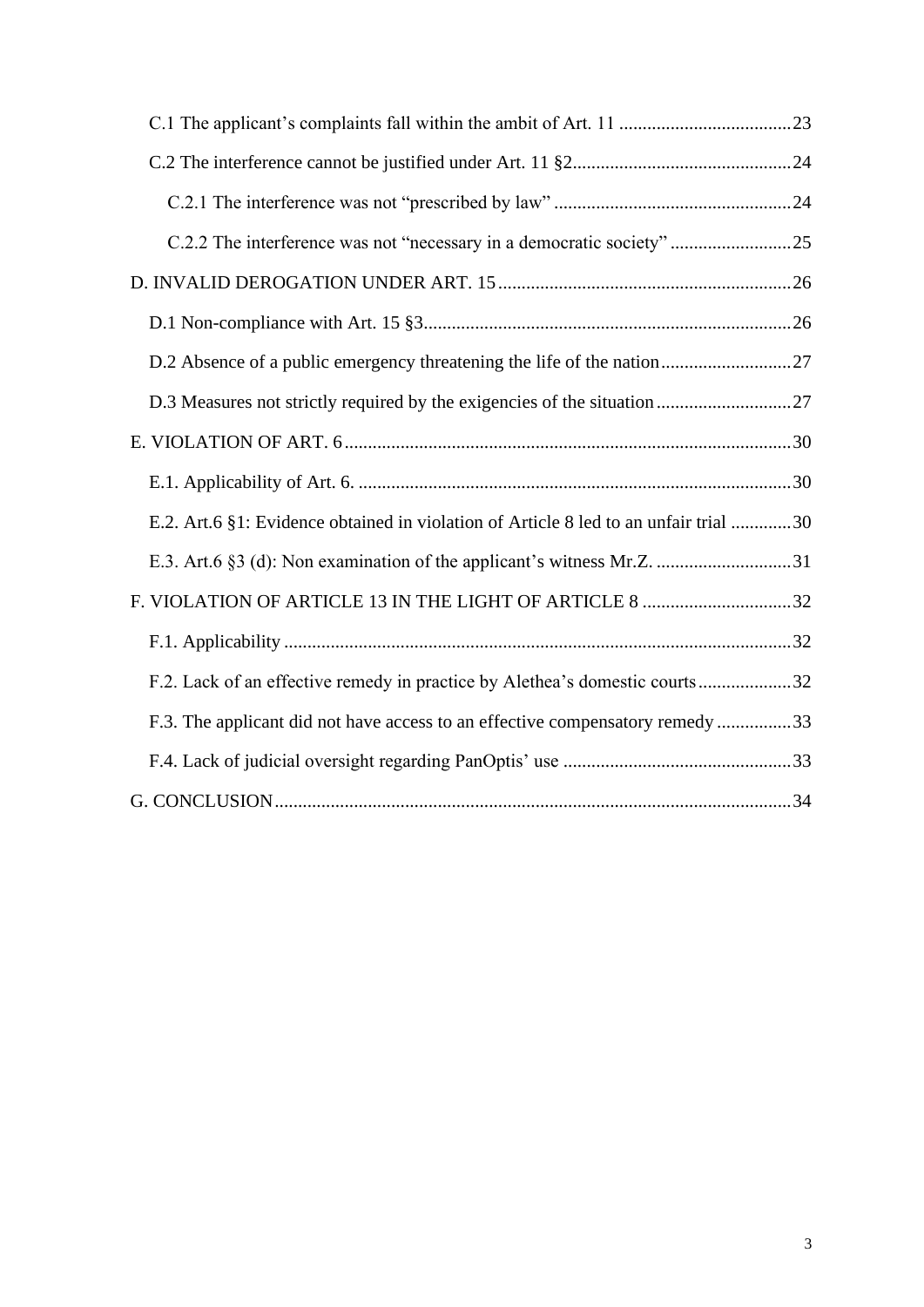# <span id="page-3-0"></span>**List of References**

# <span id="page-3-1"></span>**Α. Conventions and treaties**

- 1. European Convention for the Protection of Human Rights and Fundamental Freedoms, 1950, ETS No. 5.
- 2. Convention for the Protection of Individuals with regard to Automatic Processing of Personal Data, 1981, ETS No. 108.
- 3. Protocol amending the Convention for the Protection of Individuals with regard to Automatic Processing of Personal Data, 2018, CETS No. 223.
- <span id="page-3-2"></span>4. Protocol No. 15 amending the Convention for the Protection of Human Rights and Fundamental Freedoms, 2013, CETS No. 213.

# **B. Case law**

# <span id="page-3-3"></span>*European Court of Human Rights, European Commission of Human Rights*

- 1. *A, B and C* v. *Ireland* [GC], app. no. 25579/05
- 2. *A. and Others* v. *the United Kingdom* [GC], app. no. 3455/05
- 3. *Abuhmaid* v. *Ukraine*, app. no. 31183/13
- 4. *Akdivar and Others* v. *Turkey* [GC], app. no. 21893/93
- 5. *Akgöl and Göl* v. *Turkey*, app. nos. 28495/06 and 28516/06
- 6. *Aksoy* v. *Turkey*, app. no. 21987/93
- 7. *Al-Khawaja and Tahery* v. *the United Kingdom* [GC], app.nos. 26766/05 and 22228/06
- 8. *Allan* v. *the United Kingdom*, app. no. 48539/99
- 9. *Alparslan Altan* v. *Turkey*, app. no. 12778/17
- 10. *Al-Skeini and Others* v. *the United Kingdom* [GC], app. no. 55721/07
- 11. *Amann* v. *Switzerland* [GC], app. no. 27798/95
- 12. *B.* v. *the United Kingdom*, app. no.11616/85, Commission decision
- 13. *Bączkowski and Others* v. *Poland,* app. no. 1543/06
- 14. *Bărbulescu* v. *Romania* [GC], app. no. 61496/08
- 15. *Barraco* v. *France*, app. no. 31684/05
- 16. *Bendenoun* v. *France,* app. no. 12547/86
- 17. *Benedik* v. *Slovenia,* app. no. 62357/14
- 18. *Benham* v. *the United Kingdom,* app. no. 19380/92
- 19. *Berladir and Others* v. *Russia*, app. no. 34202/06
- 20. *Beshiri and Others* v. *Albania*, app. no. 7352/03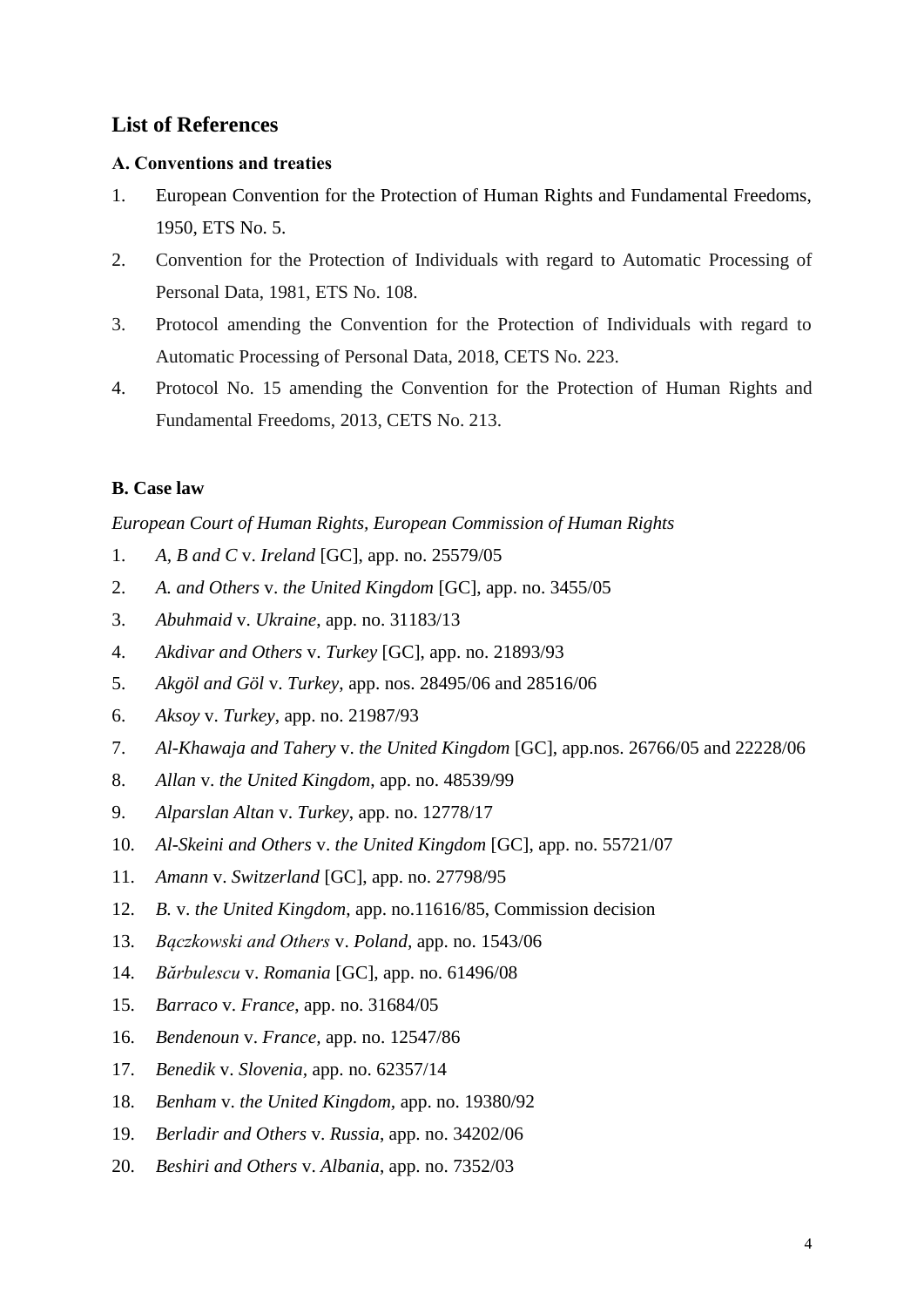- 21. *Biržietis* v. *Lithuania*, app. no. 49304/09
- 22. *Brannigan and McBride v. the United Kingdom*, app. nos. 14553/89 and 14554/89
- 23. *Bremner* v. *Turkey*, app. no. 37428/06
- 24. *Breyer* v. *Germany*, app. no. 50001/12
- 25. *Brincat and Others* v. *Malta*, app. nos. 60908/11 and 4 others
- 26. *Bykov* v. *Russia* [GC], app. no. 4378/02
- 27. *Castells* v. *Spain*, app. no. 11798/85
- 28. *Catt* v. *the United Kingdom*, app. no. 43514/15
- 29. *Chahal* v. *the United Kingdom* [GC], app. no. 22414/93
- 30. *Chernega and Others* v. *Ukraine*, app. no. 74768/10
- 31. *Dalia* v. *France*, app. no. 26102/95
- 32. *De La Flor Cabrera* v. *Spain*, app. no. 10764/09
- 33. *De Souza Ribeiro* v. *France* [GC], app. no. 22689/07
- 34. *Delta* v. *France*, app. no. 11444/85
- 35. *Demicoli* v. *Malta*, app. no. 13057/87
- 36. *Demopoulos and Others* v. *Greece* (dec.) [GC], app. nos. 46113/99 and 7 others
- 37. *Denmark, Norway, Sweden and the Netherlands* v. *Greece ("Greek case"),* app. nos. 3321/67 and 3 others, Commission report
- 38. *Diacenco* v. *Romania*, app. no. 124/04
- 39. *Djavit An* v. *Turkey*, app. no. 20652/92
- 40. *Dobrev* v. *Bulgaria*, app. no. 55389/00
- 41. *Dragan Petrović* v. *Serbia*, app. no. 75229/10
- 42. *Dragojević* v. *Croatia*, app. no. 68955/11
- 43. *Engel and Others* v. *the Netherlands*, app. nos. 5100/71 and 4 others
- 44. *Ezelin* v. *France*, app. no. 11800/85
- 45. *Farzaliyev* v. *Azerbaijan*, app. no. 29620/07
- 46. *Fernández Martínez* v. *Spain* [GC], app. no. 56030/07 (extracts)
- 47. *Fressoz and Roire* v. *France* [GC], app. no. 29183/95
- 48. *Friedl* v. *Austria*, app. no. 15225/89, Commission report
- 49. *Frumkin* v. *Russia*, app. no. 74568/12
- 50. *G.I.E.M. S.R.L. and Others* v. *Italy* [GC], app. nos. 1828/06 and 2 others
- 51. *Gäfgen* v. *Germany* [GC], app. no. 22978/05
- 52. *Gagliano Giorgi* v. *Italy*, app. 23563/07 (extracts)
- 53. *Gaughran* v. *the United Kingdom* app. no. 45245/15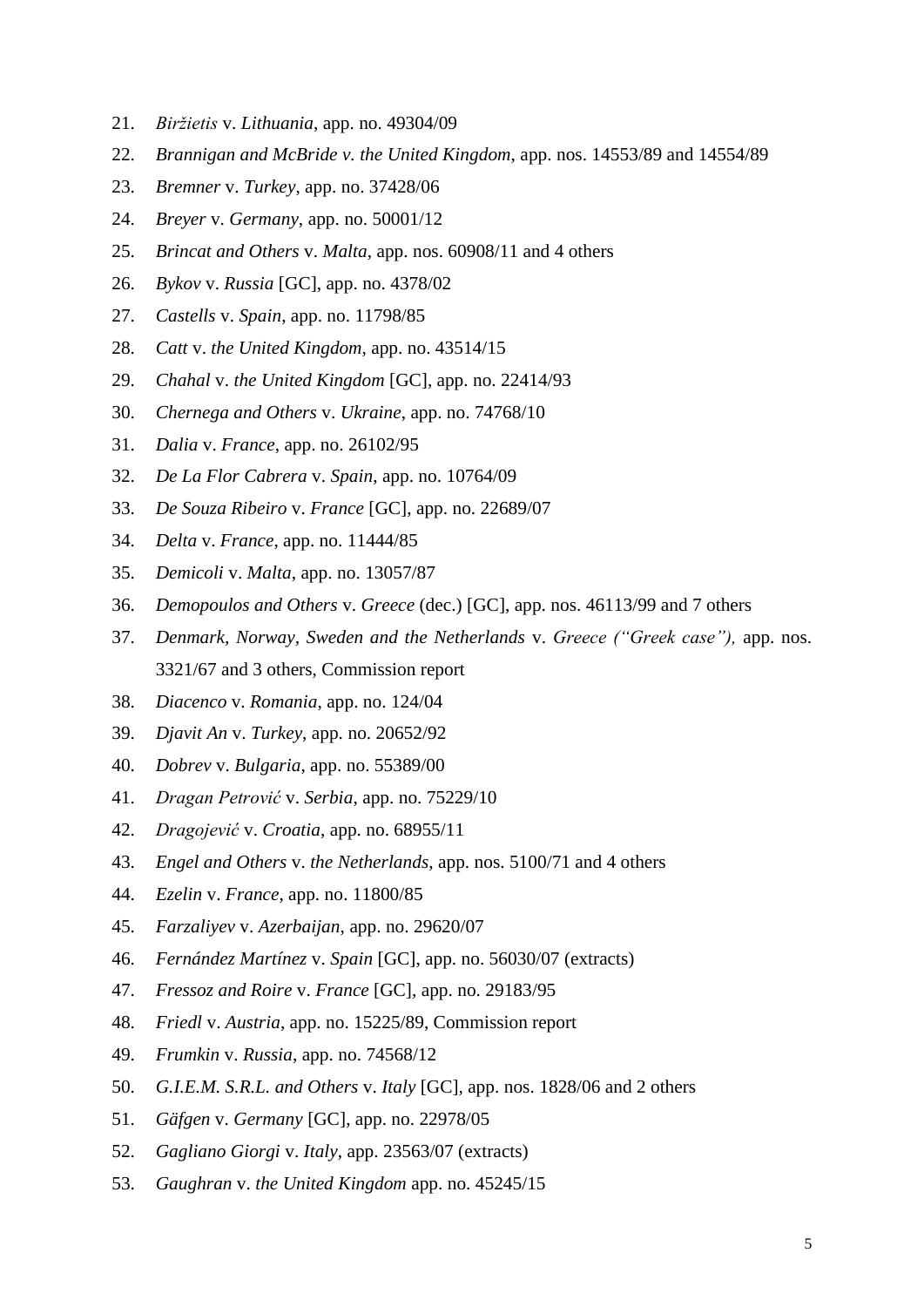- 54. *Gherghina* v. *Romania* (dec.) [GC], app. no. 42219/07
- 55. *Gillan and Quinton* v. *the United Kingdom*, app. no. 4158/05 (extracts)
- 56. *Giuran* v. *Armenia*, app. no. 24360/04 (extracts)
- 57. *Gorzelik and Others* v. *Poland* [GC], app. no. 44158/98
- 58. *Greece* v. *the United Kingdom* (Vol. 1), app. no. 176/56, Commision report
- 59. *Gülcü* v. *Turkey*, app. no. 17526/10
- 60. *Gün and Others* v. *Turkey*, app. no. 8029/07
- 61. *Halford* v. *the United Kingdom*, app. no. 20605/92
- 62. *Hatjianastasiou* v. *Greece*, app. no.12945/87, Commission decision
- 63. *Hatton and Others* v. *the United Kingdom* [GC], app. no. 36022/97
- 64. *Heglas* v*. the Czech Republic*, app. no. 5935/02
- 65. *Huseynli and Others* v. *Azerbaijan*, app. nos. 67360/11 and 2 others
- 66. *Hyde Park and Others* v. *Moldova* (nos. 5 and 6), app. nos. 6991/08 and 15084/08
- 67. *Ibrahimov and Others* v. *Azerbaijan*, app. nos. 69234/11 and 2 others
- 68. *Ilaşcu and Others* v. *Moldova and Russia* [GC], app. no. 48787/99
- 69. *Ilhan* v. *Turkey* [GC], app. no. 22277/93
- 70. *Ionescu* v. *Romania* (dec.), app. no. 36659/04
- 71. *Ireland* v. *the United Kingdom*, app. no. 5310/71
- 72. *İrfan Güzel* v. *Turkey*, app. no. 35285/08
- *73. Karabeyoğlu* v. *Turkey,* app. no. 30083/10
- *74. Kasparov and Others* v. *Russia,* app. no. 21613/07
- 75. *Kasparov* v. *Russia*, app. no. 53659/07
- 76. *Kennedy* v. *the United Kingdom*, app. no. 26839/05
- 77. *Khan* v. *the United Kingdom*, app. no. 35394/97
- 78. *Klass and Others* v. *Germany*, app. no. 5029/71
- 79. *Konstantin Moskalev* v. *Russia*, app. no. 59589/10
- 80. *Köpke* v. *Germany* (dec.), app. no. 420/07
- 81. *Kopp* v. *Switzerland*, app. no. 23224/94
- 82. *Korolev* v. *Russia* (dec.), app. no. 25551/05
- 83. *Kruslin* v. *France,* app. no. 11801/85
- 84. *Küchl* v. *Austria*, app. no. 51151/06
- 85. *Kudła* v. *Poland* [GC], app. no. 30210/96
- 86. *Kudrevičius and Others* v. *Lithuania* [GC], app. no. 37553/05
- 87. *L.L.* v. *France*, app. no. 7508/02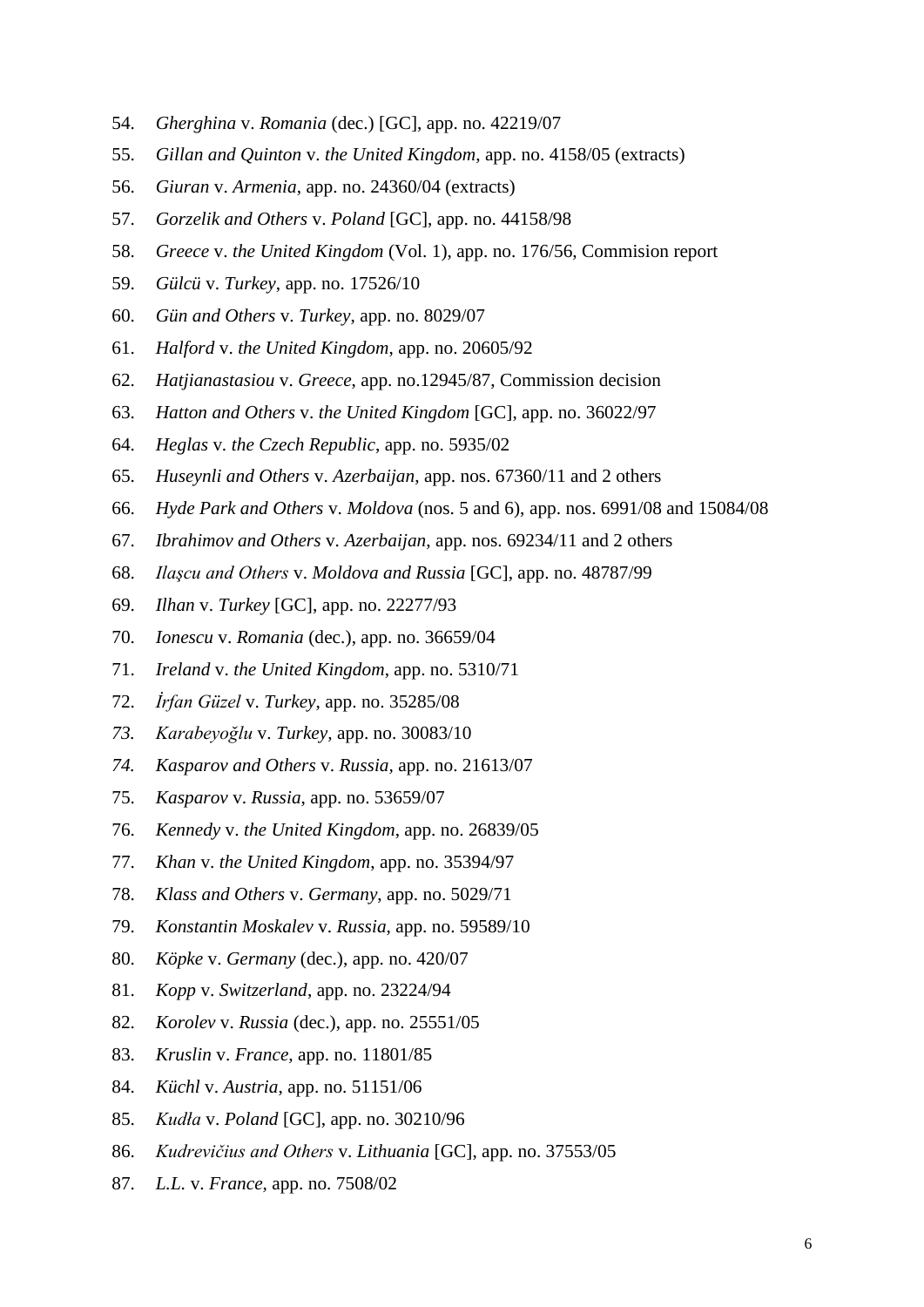- 88. *Laguna Guzman* v. *Spain*, app. no. 41462/17
- 89. *Lashmankin and Others* v. *Russia*, app. nos. 57818/09 and 14 others
- 90. *Lawless* v. *Ireland* (no. 3), app. no. 332/57
- 91. *Leander* v. *Sweden*, app. no. 9248/81
- 92. *Lekić* v. *Slovenia* [GC], app. no. 36480/07
- 93. *Libert* v. *France*, app. no. 588/13
- 94. *Liberty and Others* v. *the United Kingdom*, app. no. 58243/00
- 95. *Liblik and Others* v. *Estonia*, app. nos. 173/15 and 5 others
- 96. *López Ribalda and Others* v. *Spain* [GC], app. nos. 1874/13 and 8567/13
- 97. *Lupker* v. *the Netherlands*, app. no. 18395/91, Commission decision
- 98. *M.K.* v. *France*, app. no. 19522/09
- 99. *M.L and W.W.* v. *Germany,* app. nos. 60798/10 and 65599/10
- 100. *Magyar Kétfarkú Kutya Párt* v. *Hungary* [GC], app. no. 201/17
- 101. *Malone* v. *the United Kingdom*, app. no. 8691/79
- 102. *Martynets* v. *Russia* (dec.), app. no. 29612/09
- 103. *Mateus Pereira da Silva* v. *Portugal*, app. no. 67081/13
- 104. *Mehdiyev* v. *Azerbaijan*, app. no. 59090/12
- 105. *Mółka* v. *Poland* (dec.), app. no. 56550/00
- 106. *Moreira Barbosa* v. *Portugal* (dec.), no. 65681/01 (extracts)
- 107. *Müdür Duman* v. *Turkey*, app. no. 15450/03
- 108. *Murtazaliyeva* v. *Russia* [GC], app. no. 36658/05
- 109. *N.F.* v. *Italy*, app. no. 37119/97
- 110. *Navalnyy and Yashin* v. *Russia*, app. no. 76204/11
- 111. *Navalnyy* v. *Russia* [GC], app. nos. 29580/12 and 4 others
- 112. *Niţulescu* v. *Romania*, app. no. 16184/06
- 113. *Nosov and Others* v. *Russia*, app. nos. 9117/04 and 10441/04
- 114. *Nurettin Aldemir and Others* v. *Turkey*, app. nos. 32124/02 and 6 others
- 115. *Nuri Kurt* v. *Turkey*, app. no. 37038/9
- 116. *Obote* v. *Russia*, app. no. 58954/09
- 117. *Öllinger* v. *Austria*, app. no. 76900/01
- 118. *Oya Ataman* v. *Turkey*, app. no. 74552/01
- 119. *Özpınar* v. *Turkey*, app. no. 20999/04
- 120. *Öztürk* v. *Germany,* app. no. 8544/79
- 121. *P.G. and J.H.* v. *the United Kingdom,* app. no. 44787/98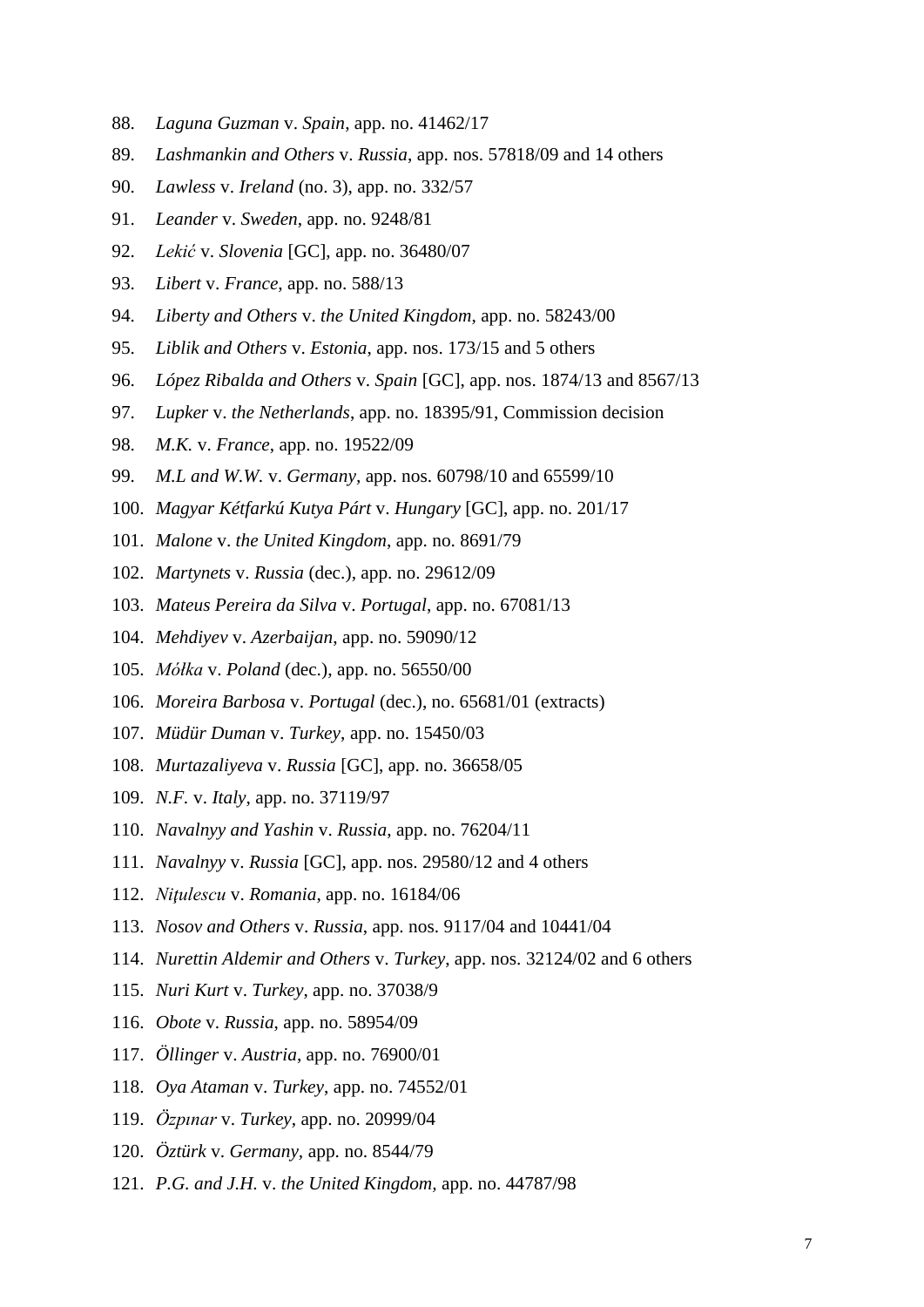- 122. *P.N.* v. *Germany*, app. no. 74440/17
- 123. *Panteleyenko* v. *Ukraine*, app. no. 11901/02
- 124. *Peck* v. *the United Kingdom*, app. no. 44647/98
- 125. *Peev* v. *Bulgaria*, app. no. 64209/01
- 126. *Perry* v. *the United Kingdom,* app. no. 63737/00 (extracts)
- 127. *Pikić* v. *Croatia*, app. no. 16552/02
- 128. *Piroğlu and Karakaya* v. *Turkey*, app. nos. 36370/02 and 37581/02
- 129. *Polyakov* v. *Russia*, app. no. 77018/01
- 130. *Popov* v. *Russia*, app. no. 26853/04
- 131. *R.E.* v. *the United Kingdom*, app. no. 62498/11
- 132. *Rai and Evans* v. *the United Kingdom* (dec.), app. nos. 26258/07 and 26255/07
- 133. *Rassemblement Jurassien and Unité Jurassienne* v. *Switzerland*, app. no. 8191/78, Commission decision
- 134. *Ratushna* v. *Ukraine*, app. no. 17318/06
- 135. *Reklos and Davourlis* v. *Greece*, app. no 1234/05
- 136. *Roman Zakharov* v. *Russia* [GC], app. no. 47143/06
- 137. *Rotaru* v. *Romania* [GC], app. no. 28341/95
- 138. *S. and Marper* v. *the United Kingdom* [GC], app. nos. 30562/04 and 30566/04
- 139. *S.* v. *the United Kingdom*, app. no. 11716/85, Commission decision
- 140. *Şahin Alpay* v. *Turkey*, app. no. 16538/17
- 141. *Satakunnan Markkinapörssi Oy and Satamedia Oy* v. *Finland* [GC], app. no. 931/13
- 142. *Schwabe and M.G.* v. *Germany*, app. nos. 8080/08 and 8577/08
- 143. *Sciacca* v. *Italy*, app. no. 50774/99
- 144. *Segerstedt-Wiberg and Others* v. *Sweden*, app. no. 62332/00
- 145. *Sergey Afanasyev* v. *Ukraine*, app. no. 48057/06
- 146. *Seton* v. *the United Kingdom*, app. no. 55287/10
- 147. *Shefer* v. *Russia* (dec.), app. no. 45175/04
- 148. *Shimovolos* v. *Russia*, app. no. 30194/09
- 149. *Singartiyski and Others* v. *Bulgaria*, app. no. 48284/07
- 150. *Slivenko* v. *Latvia* [GC], app. no. 48321/99
- 151. *Stelian Roşca* v. *Romania*, app. no. 5543/06
- 152. *Szabó and Vissy* v. *Hungary*, app. no. 37138/14
- 153. *T.P. and K.M.* v. *the United Kingdom* [GC], app. no. 28945/95
- 154. *Taranenko* v. *Russia*, app. no. 19554/05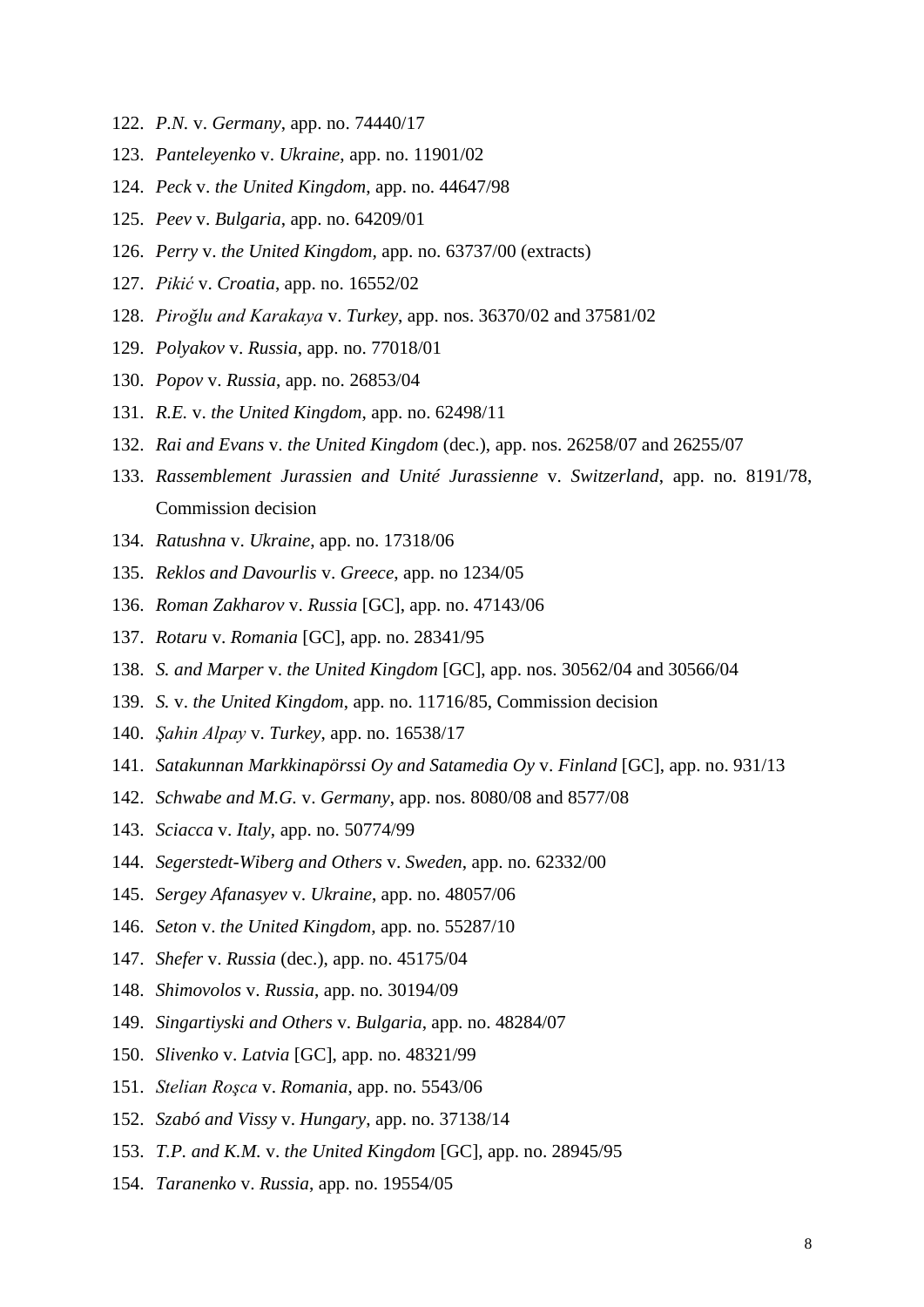- 155. *Topić* v. *Croatia*, app. no. 51355/10
- 156. *Tóth* v. *Hungary*, app. no. 20497/13
- 157. *Tourkiki Enosi Xanthis and Others* v. *Greece*, app. no. 26698/05
- 158. *Unterpertinger* v. *Austria*, app. no. 9120/80
- 159. *Uzun* v. *Germany*, app. no. 35623/05 (extracts)
- 160. *Vallianatos and Others* v. *Greece* [GC], app. nos. 29381/09 and 32684/09 (extracts)
- 161. *Vidal* v. *Belgium*, app. no. 12351/86
- 162. *Vinčić and Others* v. *Serbia*, app. nos. 44698/06 and 30 others
- 163. *Von Hannover* v. *Germany* (no. 2) [GC], app. nos. 40660/08 and 60641/08
- 164. *Von Hannover* v. *Germany*, app. no. 59320/00
- 165. *Vukota-Bojić* v. *Switzerland*, app. no. 61838/10
- 166. *Weber and Saravia* v. *Germany* (dec.), app. no. 54934/00
- 167. *Wendenburg and Others* v. *Germany* (dec.), app. no. 71630/01 (extracts)
- 168. *Xheraj* v. *Albania*, app. no. 37959/02
- 169. *Yagublu and Ahadov* v. *Azerbaijan*, app. nos. 67374/11 and 612/12
- 170. *Yazar and Others* v. *Turkey*, app. nos. 22723/93 and 2 others
- 171. *Yılmaz and Kılıç* v. *Turkey*, app. no. 68514/01
- 172. *Yılmaz Yıldız and Others* v. *Turkey*, app. no. 4524/06
- <span id="page-8-0"></span>173. *Zülküf Murat Kahraman* v. *Turkey*, app. no. 65808/10

# **C. Other sources**

# <span id="page-8-1"></span>*Articles*

- 1. Jasserand, Catherine, Legal nature of biometric data: From 'generic' personal data to sensitive data, European Data Protection Law Review; vol. 2, nr. 3, 2016.
- 2. Mokhtar, Aly, Human Rights Obligations v. Derogations: Article 15 of the European Convention on Human Rights, The International Journal of Human Rights; vol. 8, nr. 1, 2004.
- 3. Neufeld, Zoltan/ Khataee, Hamid/ Czirok, Andras, Targeted adaptive isolation strategy for COVID-19 pandemic, Infectious disease modelling; vol. 5, 2020.
- 4. Rezende, Isadora Neroni, Facial recognition in police hands: Assessing the 'Clearview case' from a European perspective, New Journal of European Criminal Law; vol. 11, nr. 3, 2020.
- 5. Schreuer, Christoph, Derogation of Human Rights in Situations of Public Emergency: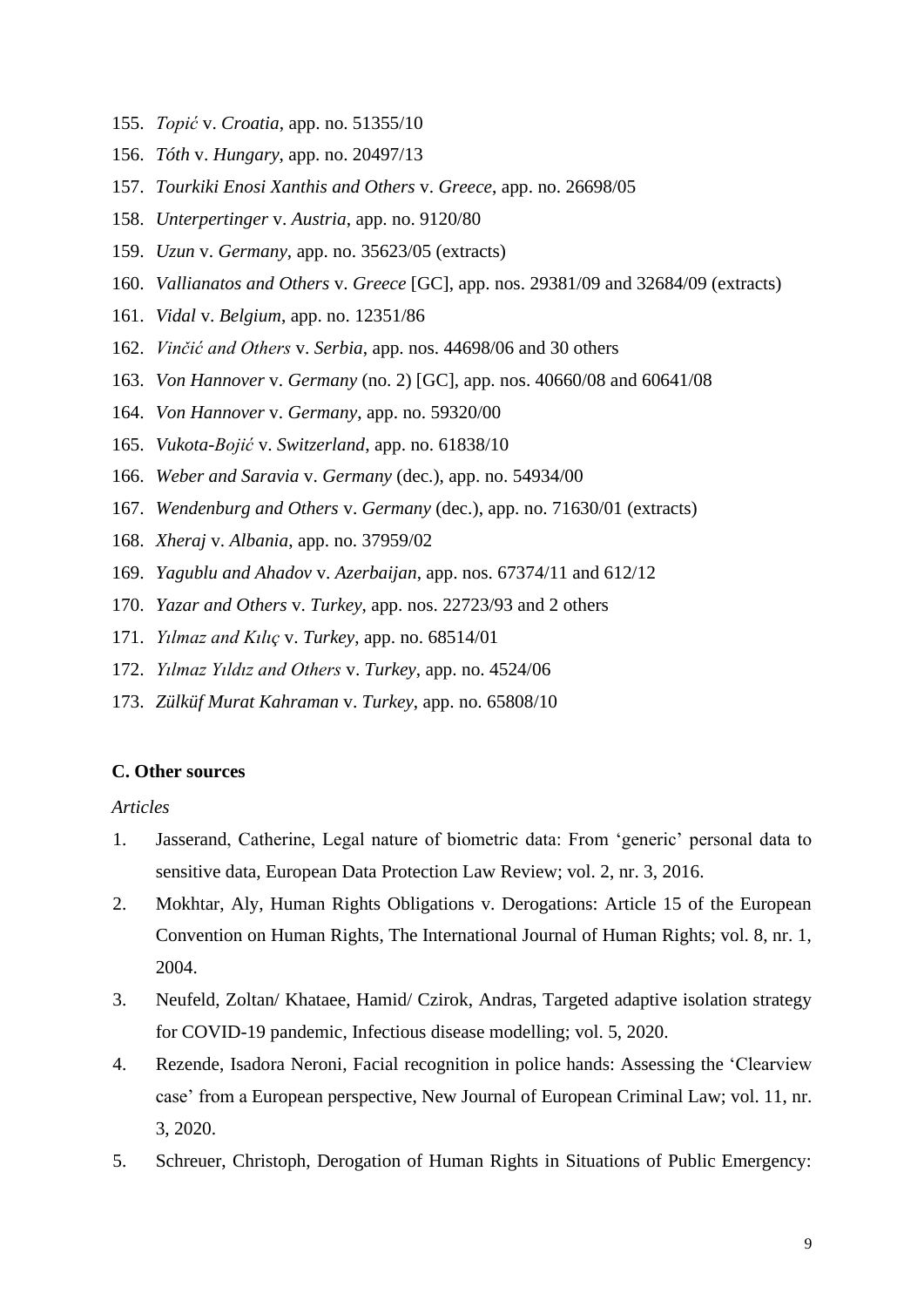The Experience of the European Convention on Human Rights, Yale Journal of World Public Order; vol. 9, nr. 1, 1982.

# <span id="page-9-0"></span>*Online Articles*

1. Greene, Alan, States should declare a State of Emergency using Article 15 ECHR to confront the Coronavirus Pandemic, Strasbourg observers, available at [https://strasbourgobservers.com/2020/04/01/states-should-declare-a-state-of](https://strasbourgobservers.com/2020/04/01/states-should-declare-a-state-of-emergency-using-article-15-echr-to-confront-the-coronavirus-pandemic/)[emergency-using-article-15-echr-to-confront-the-coronavirus-pandemic/,](https://strasbourgobservers.com/2020/04/01/states-should-declare-a-state-of-emergency-using-article-15-echr-to-confront-the-coronavirus-pandemic/) accessed on 5 November 2020.

# <span id="page-9-1"></span>*Miscellanea*

- 1. Council of Europe, Commissioner for Human Rights, Comment on Safeguarding human rights in the era of artificial intelligence, available at [https://www.coe.int/en/web/commissioner/-/safeguarding-human-rights-in-the-era-of](https://www.coe.int/en/web/commissioner/-/safeguarding-human-rights-in-the-era-of-artificial-intelligence)[artificial-intelligence,](https://www.coe.int/en/web/commissioner/-/safeguarding-human-rights-in-the-era-of-artificial-intelligence) accessed on 25 October 2020.
- 2. Council of Europe, Commissioner for Human Rights, Opinion 1/2002 of Mr. Alvaro Gil-Robles on certain aspects of the United Kingdom 2001 derogation from Article 5 par. 1 of the European Convention on Human Rights, CommDH (2002)7.
- 3. Council of Europe, Committee of Ministers, Declaration on Council of Europe action to improve the protection of human rights defenders and promote their activities, CM(2008)5-add.
- 4. Council of Europe, European Commission for democracy through law, Respect for democracy, human rights and the rule of law during states of emergency-reflections, CDL-PI (2020)005rev.
- 5. Council of Europe, Information document, Respecting democracy, rule of law and human rights in the framework of the Covid-19 sanitary crisis, SG/Inf (2020)11.
- 6. United Nations, Committee on Economic, Social and Cultural Rights, General Comment No. 14: The Right to the Highest Attainable Standard of Health (Art. 12 of the Covenant), 2000, E/C.12/2000/4.
- 7. United Nations Joint Programme on HIV/AIDS, Rights in a Pandemic, 2020.
- 8. United Nations Joint Programme on HIV/AIDS, Rights in the time of Covid-19, 2020.
- 9. United Nations Human Rights Office of the High Commissioner, Emergency measures and Covid-19: guidance, 2020.
- 10. United Nations, Human Rights Committee, General Comment No. 37 on the right of peaceful assembly, CCPR/C/GC/37, 2020.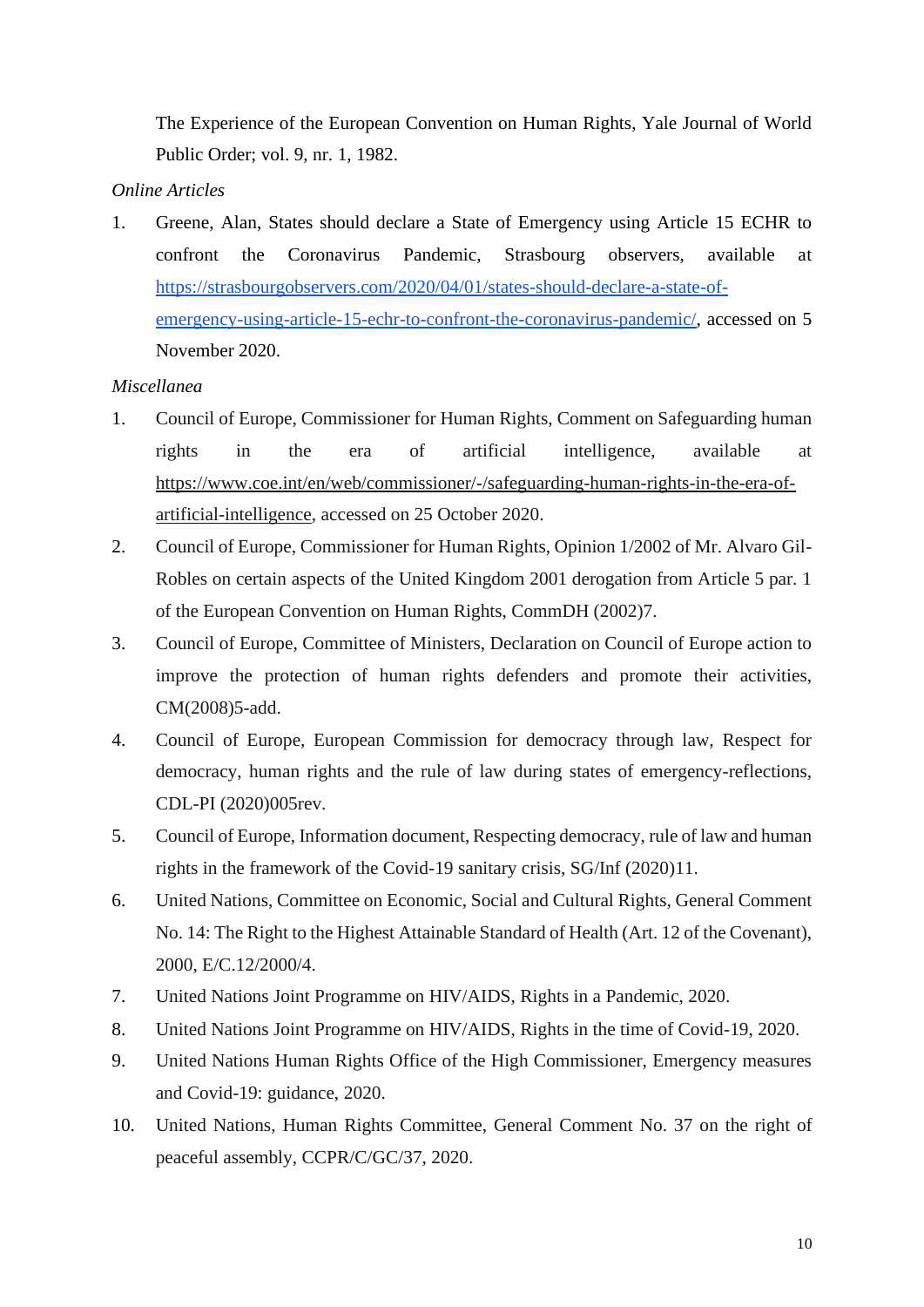- 11. United Nations, General Assembly, Resolution 53/144 (1999), Declaration on the Right and Responsibility of Individuals, Groups and Organs of Society to Promote and Protect Universally Recognized Human Rights and Fundamental Freedoms, A/RES/53/144.
- 12. World Health Organization, Global Preparedness Monitoring Board, Report, A world in disorder, 2020.
- 13. World Health Organization, Key planning recommendations for mass gatherings in the context of COVID-19, 2020, WHO/2019-nCoV/POE\_mass\_gathering/2020.3.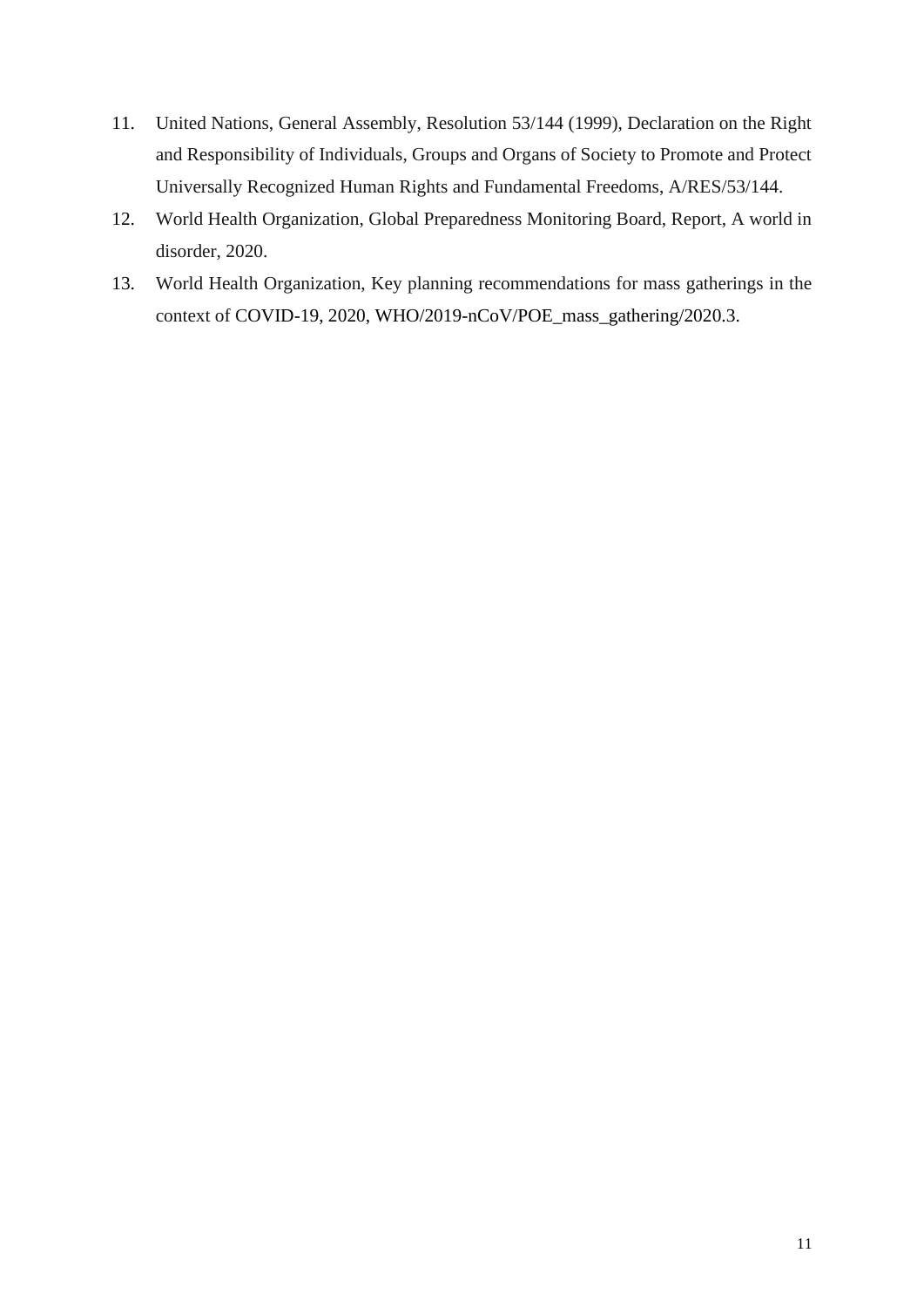# <span id="page-11-0"></span>**List of Abbreviations**

| $-$ a. O.        | and Others                                                  |
|------------------|-------------------------------------------------------------|
| $-$ ACC          | Alethean Criminal Code                                      |
| $-$ ACCP         | Alethean Code of Criminal Procedure                         |
| — ADPL           | Alethean Data Protection Law                                |
| $- AI$           | Artificial Intelligence                                     |
| — ALFA           | Alethean Law on Freedom of Assembly                         |
| $-$ Art.         | Article                                                     |
| — Arts.          | Articles                                                    |
| $-$ CESCR        | Committee on Economic, Social and Cultural Rights           |
| $-$ CM           | <b>Committee of Ministers</b>                               |
| $\sim$ CoA       | Court of Appeal (Charon County Court)                       |
| $\sim$ CoE       | Council of Europe                                           |
| $\equiv$ DPA     | Data Protection Agency                                      |
| $-$ EUR          | Euro                                                        |
| $-$ FIC          | First Instance Court (Charon City Court)                    |
| $- FZ$           | FriendZone                                                  |
| $-GC$            | <b>Grand Chamber</b>                                        |
| $-$ GPMB         | Global Preparedness Monitoring Board                        |
| $-$ HRC          | Human Rights Committee                                      |
| $-$ NGO          | Non-governmental Organisation                               |
| $-$ OHCHR        | United Nations Human Rights Office of the High Commissioner |
| — PACE           | <b>Parliamentary Assembly</b>                               |
| - Prot.          | Protocol                                                    |
| — Protocol       | Protocol amending the Convention for the Protection of      |
|                  | Individuals with regard to Automatic Processing of Personal |
|                  | Data                                                        |
| $-SG$            | <b>Secretary General</b>                                    |
| - The Convention | European Convention on Human Rights                         |
| - The Court      | European Court of Human Rights                              |
| — UK             | the United Kingdom                                          |
| $-$ UN           | <b>United Nations</b>                                       |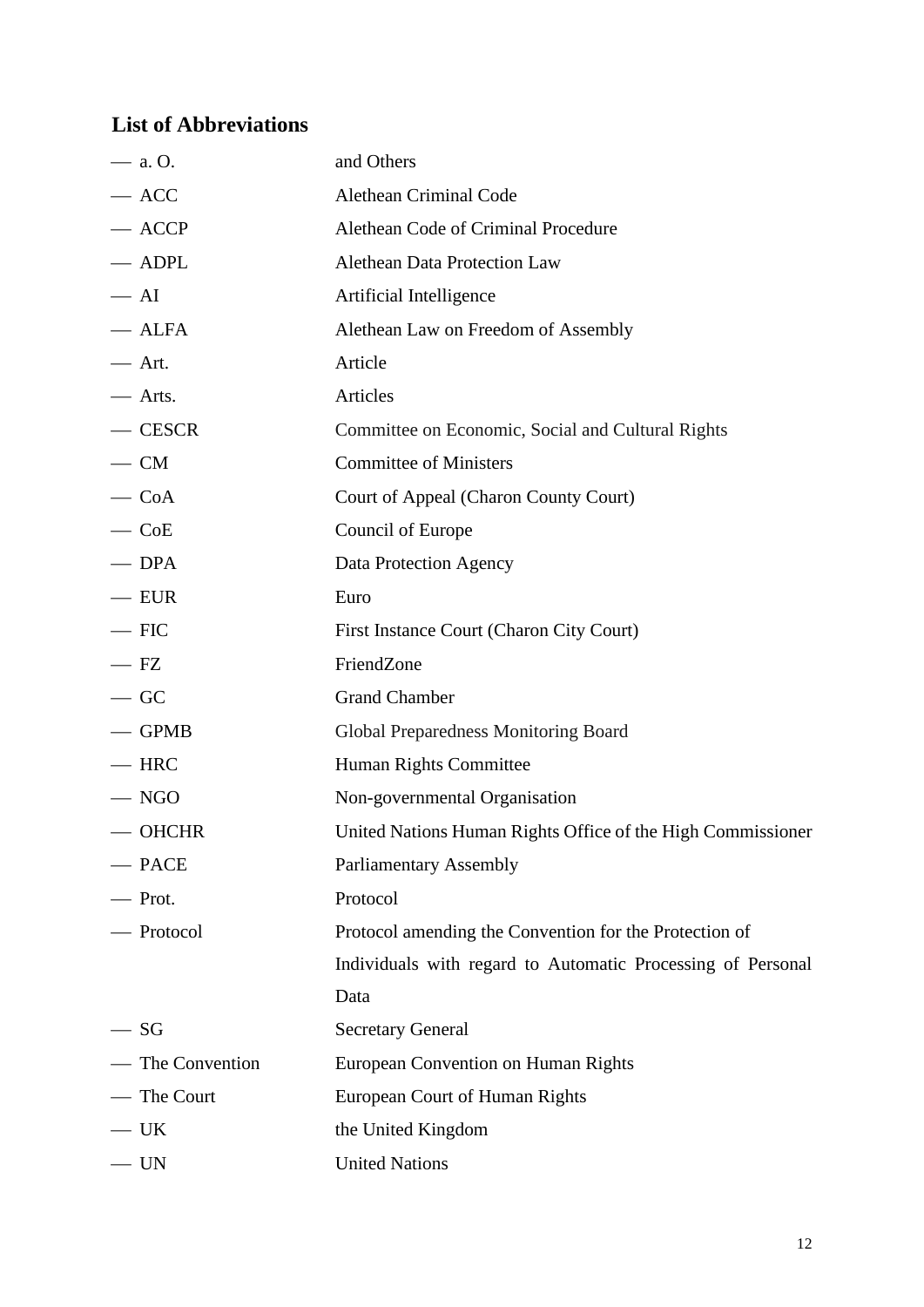— UNAIDS United Nations Joint Programme on HIV/AIDS

— Venice Commission European Commission for democracy through law

— WHO World Health Organization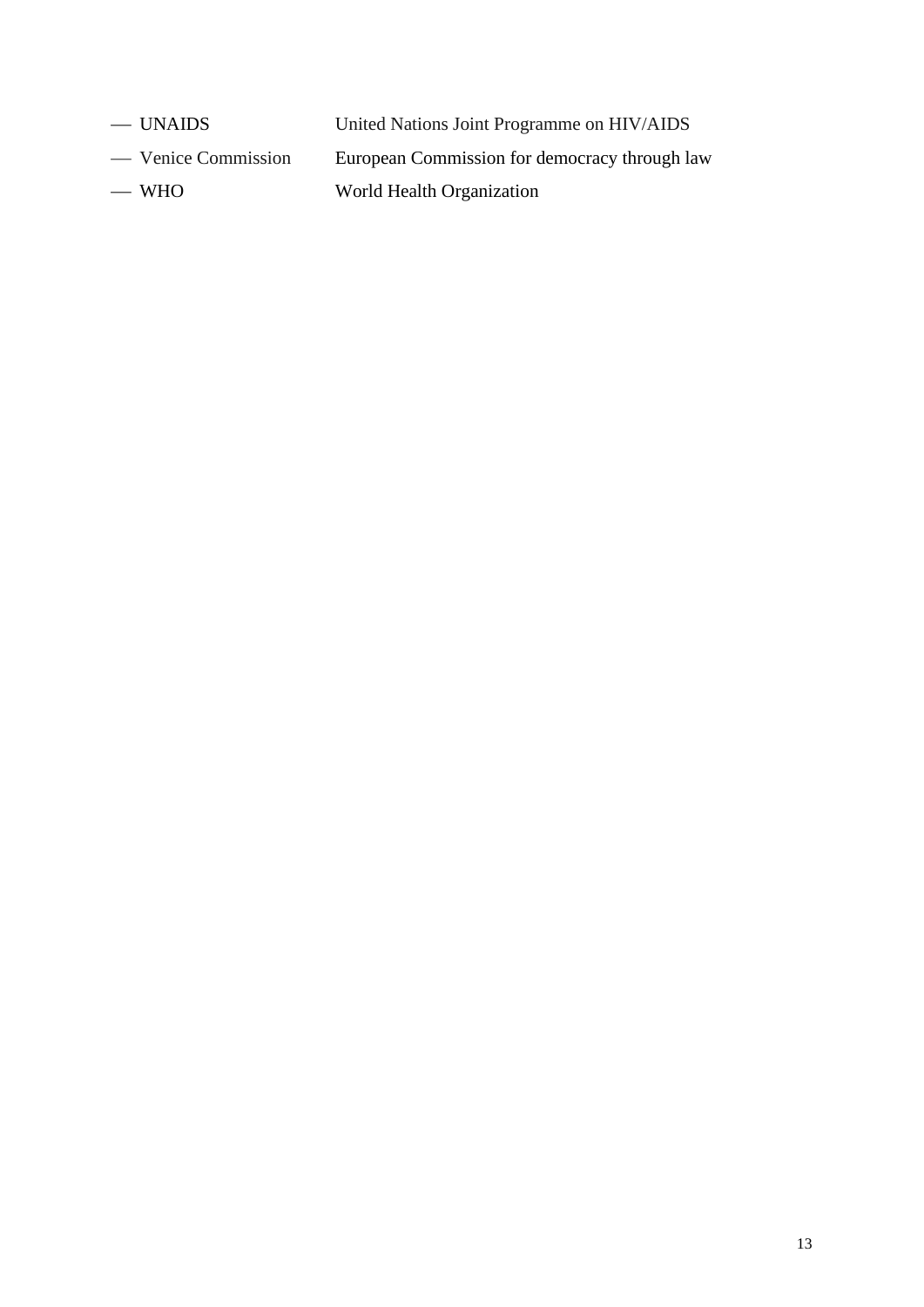# <span id="page-13-0"></span>**Summary of Submissions**

- The applicant, Mr. Specter, submits that all the admissibility criteria under Arts. 34 and 35 have been fulfilled and thus, the application is admissible.
- Firstly, the applicant argues that the respondent State, by capturing his alleged image in CCTV footage, extracting photos from his FZ profile and processing them via PanOptis, interfered with his right to private life under Art. 8. This interference was not in accordance with the law and cannot be considered as necessary in a democratic society, as there was a lack of adequate safeguards and the measures were disproportionate to the legitimate aim pursued.
- Secondly, the applicant maintains that there was an interference with his right under Art. 11. The absolute prohibition of any gatherings of more than 100 persons cannot be justified. In addition, the imposition of a disproportionate fine of EUR 2,500 on the applicant constitutes a further violation of his right to freedom of assembly.
- Subsequently, the applicant argues that the respondent State cannot rely on the derogation of 15 June 2019 under Art. 15 in order to justify the aforementioned interferences with his rights under Art. 8 and 11. The State's unreasonable delay in notifying the SG renders the derogation invalid. In addition, the measures in question were not strictly required by the exigencies of the situation.
- The applicant further submits that his right to a fair trial under Art. 6 has also been breached. His conviction was based exclusively on unlawful and unreliable evidence, namely the results of PanOptis and the statements of the two prosecution witnesses. Furthermore, the domestic courts unduly refused to examine Mr. Specter's sole and decisive witness.
- Finally, the applicant claims that the respondent State failed to provide an effective remedy in practice within the meaning of Art. 13. The domestic courts never dealt with the substance of his complaints regarding a violation of his privacy rights nor did they grant him appropriate redress. The complaint to the DPA, on the other hand, does not constitute an effective remedy, as it lacks the independence and impartiality of a judicial body.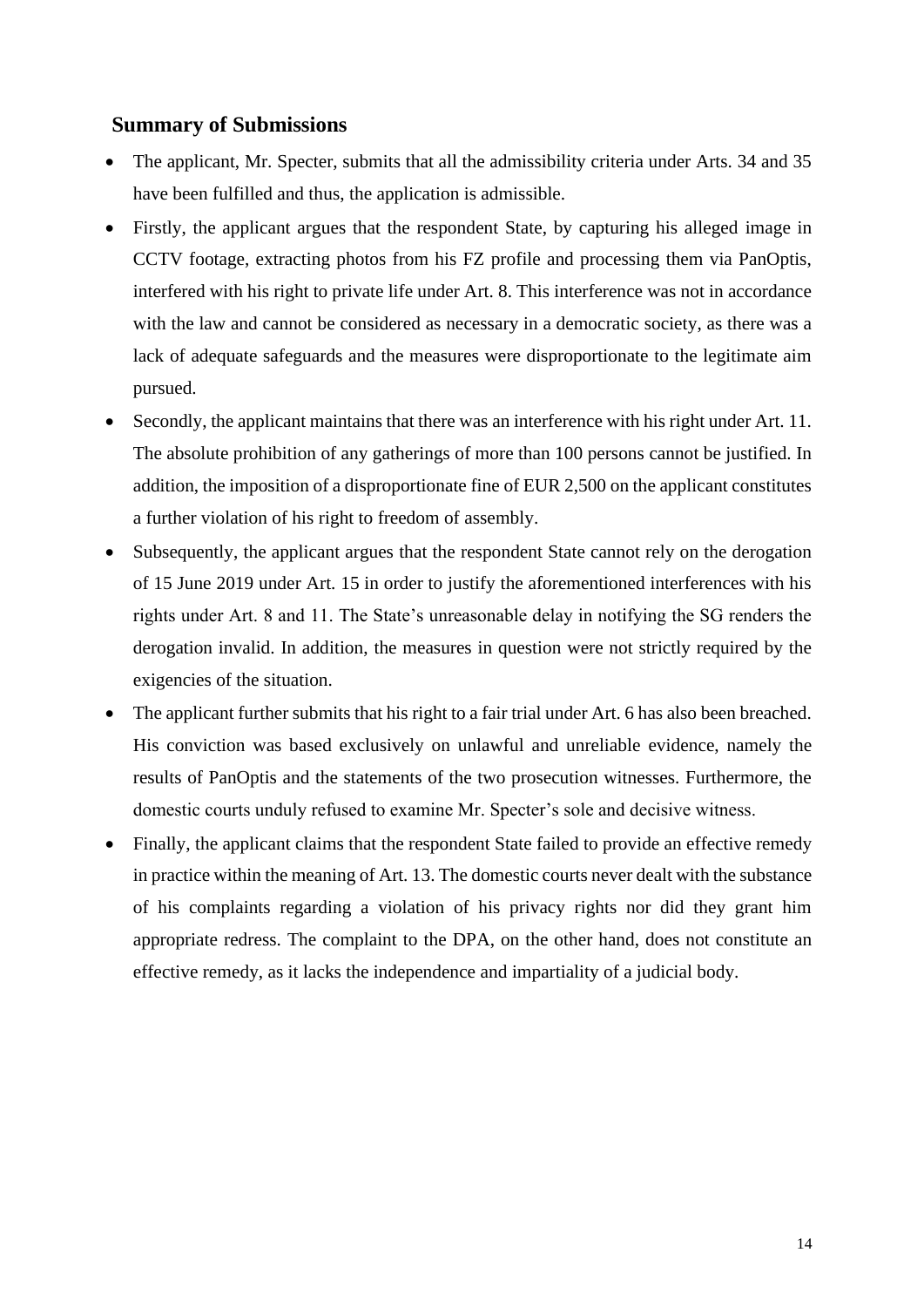# <span id="page-14-0"></span>**Submissions**

#### <span id="page-14-1"></span>**A. ADMISSIBILITY OF THE APPLICATION**

Mr. Darius Specter submits that the requirements set forth in Arts. 34 and 35 regarding the admissibility of his application are satisfied. Firstly, the applicant claims that he qualifies as a direct victim. Secondly, that all the available domestic remedies have been exhausted and that the application has been lodged within six months after the final decision. Thirdly, that the impugned acts fall within Alethea's jurisdiction and, therefore, the Court's jurisdiction. Finally, that he has suffered a significant disadvantage.

#### <span id="page-14-2"></span>*A.1 Victim status*

The applicant submits that he is a direct victim of a violation of his rights under Arts. 6, 8, 11 and 13 of the Convention. Specifically, in the present case, the applicant was directly affected by the measures taken by the Alethean authorities, namely the police's exploitation of his biometric data and photographs through the PanOptis facial recognition software as well as the decisions of the national courts.<sup>1</sup> He was unlawfully monitored and identified, prohibited from demonstrating, wrongfully accused and convicted.<sup>2</sup> In addition, the CoA found him guilty under Art. 306 of the ACC and imposed a EUR 2,500 fine. Thus, the applicant has *locus standi*  to lodge an application before this Court.

#### <span id="page-14-3"></span>*A.2 Exhaustion of domestic remedies and compliance with six-month time limit*

The applicant acknowledges the importance of the principle of subsidiarity.<sup>3</sup> To this end, he exhausted all available domestic remedies before raising an application before the Court.<sup>4</sup> The applicant submits that he did everything that could reasonably be expected of him in order to exhaust domestic remedies.<sup>5</sup>

After the issuance of a final judgment on the criminal proceedings against Mr. Specter, the latter raised a constitutional complaint before Alethea's Constitutional Court pursuant to the State's Constitution. As the Court has recognised, in legal systems which provide for constitutional protection for fundamental human rights and freedoms, such as the Alethean one, it was incumbent upon the applicant to test the extent of this protection.<sup>6</sup> In Alethea, any person may submit such a complaint to the Constitutional Court, alleging that his or her constitutional

<sup>1</sup> *Vallianatos a. O.* v. *Greece* [GC], §47; *Tourkiki Enosi Xanthis a. O.* v. *Greece,* §38.

<sup>2</sup> *Gaughran* v. *the UK*, §66; *Catt* v. *the UK*, §93.

<sup>3</sup> *A, B and C* v. *Ireland* [GC] §142; *Demopoulos a. O.* v. *Turkey* (dec.) [GC], §§69, 97; Prot. No. 15 amending the Convention for the Protection of Human Rights and Fundamental Freedoms (2013), Art. 1.

<sup>4</sup> *Vincic a. O.* v. *Serbia*, §48; *Pikic* v. *Croatia*, §28; *Dalia* v. *France,* §38.

<sup>5</sup> *Gherghina* v. *Romania* (dec.) [GC], §93; *Ilhan* v. *Turkey* [GC], §59; *Akdivar a. O.* v.*Turkey* [GC], §69.

<sup>6</sup> *Dragan Petrović* v. *Serbia,* §44; *A, B and C* v. *Ireland* [GC]*,* §142; *Vincic a. O.* v. *Serbia*, §51.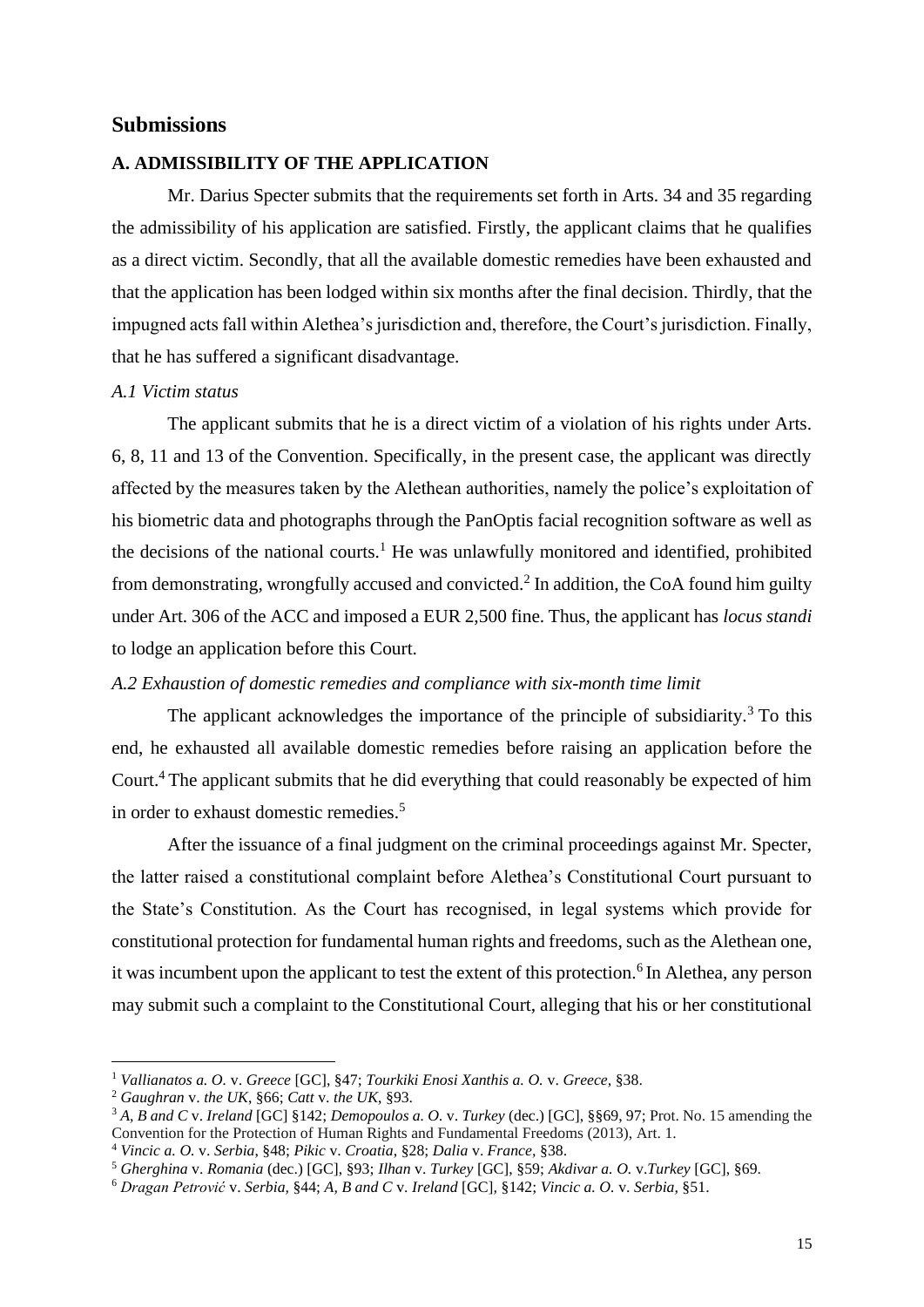and/or Convention rights had been violated.<sup>7</sup> The exercise of the constitutional complaint does not depend on State officials' discretionary powers.<sup>8</sup> Therefore, the complaint before the Constitutional Court was not an extraordinary remedy but rather it was to be exhausted within the domestic legal order and its inadmissibility decision should be considered the final domestic decision.<sup>9</sup> Most importantly, this remedy has already been declared effective by the Court.<sup>10</sup>

The applicant expressly invoked Arts. 6, 8 and 11 of the Convention before the Constitutional Court of Alethea. The fact that he did not explicitly mention Art. 13 does not render his claim under the latter article inadmissible, as Mr. Specter raised this complaint in substance.<sup>11</sup> He raised arguments in respect to the violation of his privacy rights in every level of jurisdiction of Alethea, although the domestic courts never addressed the substance of his arguments. As the exhaustion of domestic remedies with regard to Art. 13 is closely linked to the substance of Mr. Specter's complaint, he argues that it must be joined to the merits of the application.<sup>12</sup> In addition, the exhaustion of the domestic remedies is not rescinded by the Constitutional Court's decision that the complaint was manifestly ill-founded.<sup>13</sup>

Furthermore, the applicant lodged his application before the Court within the six-month time-limit. The six-month period runs from the final decision issued in the process of exhaustion of domestic remedies which are effective, sufficient and not extraordinary.<sup>14</sup> Therefore, the final decision was that of the Constitutional Court, which was published on 15 June 2020. The application was lodged after only 54 days, on 8 August 2020.

#### <span id="page-15-0"></span>*A.3 Jurisdiction*

The violations of the applicant's rights under the Convention have been committed by the police and the courts of the Alethean State, which is a Contracting Party to the Convention. The Alethean State is responsible for the acts and omissions of its authorities.<sup>15</sup> The violations occurred within the state's territory, namely in the capital, Charon, and thus the state had jurisdictional competence *ratione loci*. The Court has jurisdiction *ratione temporis*, as the violations occurred after the State of Alethea had ratified the Convention and its Protocols. Last but not least, the applicant complaints about violations of his Convention rights and therefore,

<sup>7</sup> *Case*, §25.

<sup>8</sup> *Martynets* v. *Russia* (dec.).

<sup>9</sup> *Xheraj* v. *Albania*, §43; *Beshiri a. O.* v. *Albania*, §32; *Hatjianastasiou* v. *Greece* (dec.).

<sup>10</sup> *Case*, §25.

<sup>11</sup> *Fressoz and Roire* v. *France* [GC], §37; *Castells* v. *Spain*, §32.

<sup>12</sup> *Mateus Pereira da Silva* v. *Portugal*, §27; *Abuhmaid* v. *Ukraine*, §111; *De Souza Ribeiro* v. *France* [GC], §76.

<sup>13</sup> *Magyar Kétfarkú Kutya Párt* v. *Hungary* [G*C*], §61; *Gäfgen* v. *Germany* [GC], §144.

<sup>14</sup> *Lekić* v. *Slovenia* [GC], §65; *Moreira Barbosa* v. *Portugal* (dec.).

<sup>15</sup> *Al-Skeini a. O.* v. *the UK* [GC], §130; *Ilaşcu a. O.* v. *Moldova and Russia* [GC], §311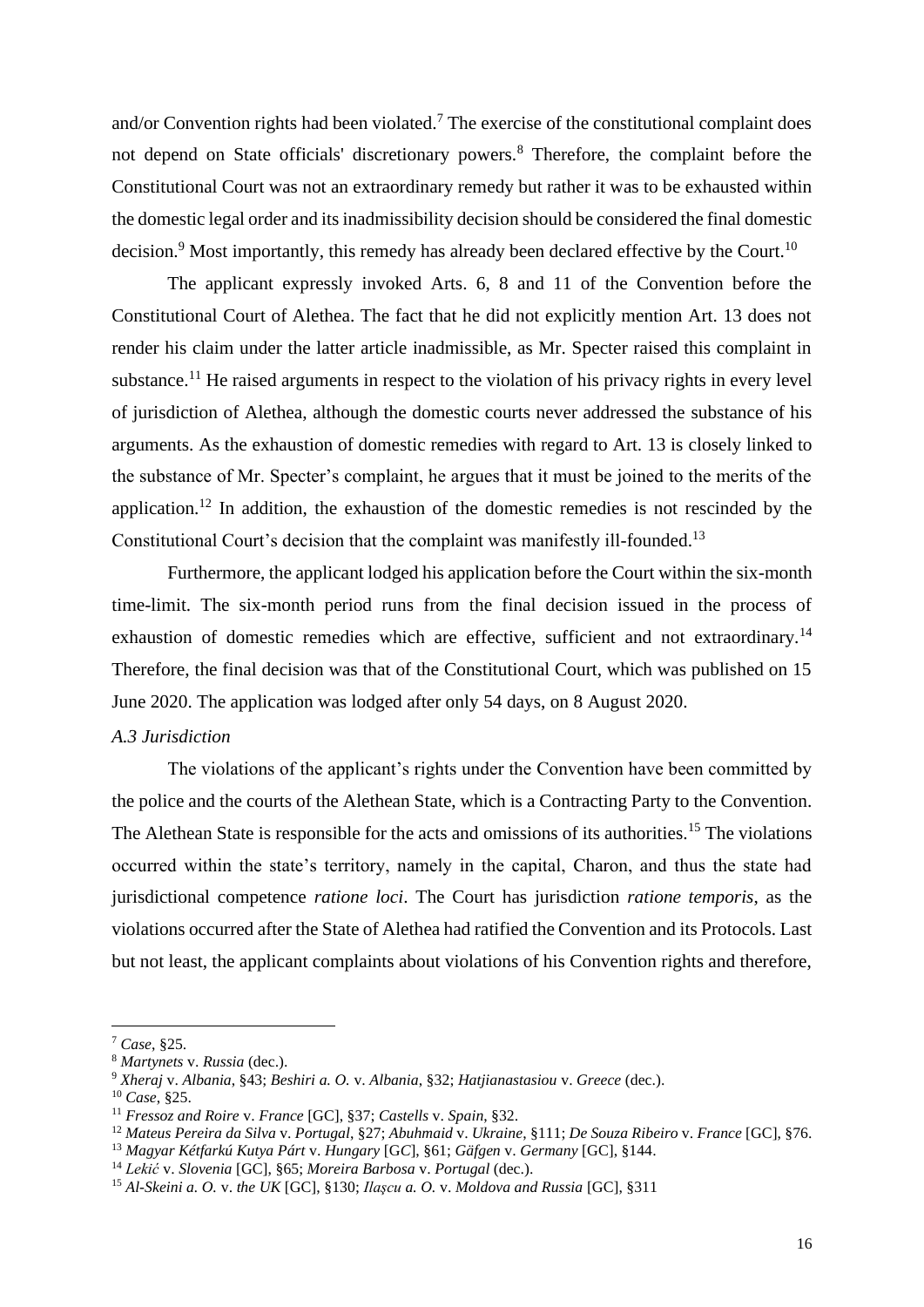jurisdiction *ratione materiae* has also been established.

#### <span id="page-16-0"></span>*A.4 Significant disadvantage*

The applicant submits that he has suffered a significant disadvantage from Alethea's violation of his rights. The severity of the violation should be assessed taking into account both what is objectively at stake in the present case and the applicant's subjective perceptions.<sup>16</sup> Mr. Specter was forced to pay a fine of EUR 2,500 as a result of his wrongful conviction. The significance of the applicant's pecuniary loss must be examined in the light of Mr. Specter's specific economic conditions and the economic situation in Alethea. The applicant is a 20-yearold privacy rights activist receiving the average monthly salary of EUR  $1,000$ .<sup>17</sup> Thus, the imposed fine is significant considering the particular circumstances.<sup>18</sup>

Lastly, the applicant suffered a non-financial disadvantage, as well. Specifically, personal photographs of him, found in his social media platform FZ, were arbitrarily used as evidence. As a vocal privacy rights activist this case concerns an important question of principle for him.<sup>19</sup> The applicant has a general interest in pursuing the case which was manifested by his effort to obtain redress for the injustice he suffered before the Constitutional Court.<sup>20</sup> In addition, the applicant's reputation and the way in which he is perceived by the public is at stake due to his guilty verdict.<sup>21</sup> Therefore, the applicant's subjective perception of the gravity of the violations of his Convention rights, the heavy fine he had to pay, combined with the damage to his reputation, fulfil the significant disadvantage requirement.

# <span id="page-16-1"></span>**B. VIOLATION OF ART. 8**

# <span id="page-16-2"></span>*B.1 The applicant's claims fall within the ambit of Art. 8 §1*

The applicant submits that the respondent State, by capturing his alleged image in CCTV footage, by scraping his FZ photos and by processing them via PanOptis, interfered with two aspects of his right to respect for his private life. Firstly, the authorities retained Mr. Specter's image, namely an essential attribute of his personality which reveals his unique characteristics and restricted his right to control the use of his image or object to potential recording.<sup>22</sup> Secondly, the State interfered with Mr. Specter's right to informational self-

<sup>16</sup> *Biržietis* v. *Lithuania,* §36; *Gagliano Giorgi* v. *Italy,* §55; *Giuran* v. *Romania*, §18.

<sup>17</sup> *Korolev* v. *Russia* (dec.); *Clarification Question* 23 *for additional factual information.*

<sup>18</sup> *Shefer* v. *Russia* (dec.), §26.

<sup>19</sup> *Mehdiyev* v*. Azerbaijan* (2019)*,* §28; *Diacenco* v. *Romania,* §46; *Ionescu* v. *Romania* (dec.).

<sup>20</sup> *Shefer* v. *Russia* (dec.), §25.

<sup>21</sup> *Farzaliyev* v. *Azerbaijan,* §3; *G.I.E.M. S.R.L. a. O.* v. *Italy* [GC], §314.

<sup>22</sup> *P.N.* v. *Germany*, §56; *Küchl* v. *Austria,* §58; *Von Hannover* v. *Germany* (no. 2) [GC], §96; *Reklos and Davourlis* v. *Greece*, §40; *Sciacca* v. *Italy*, §§28-29.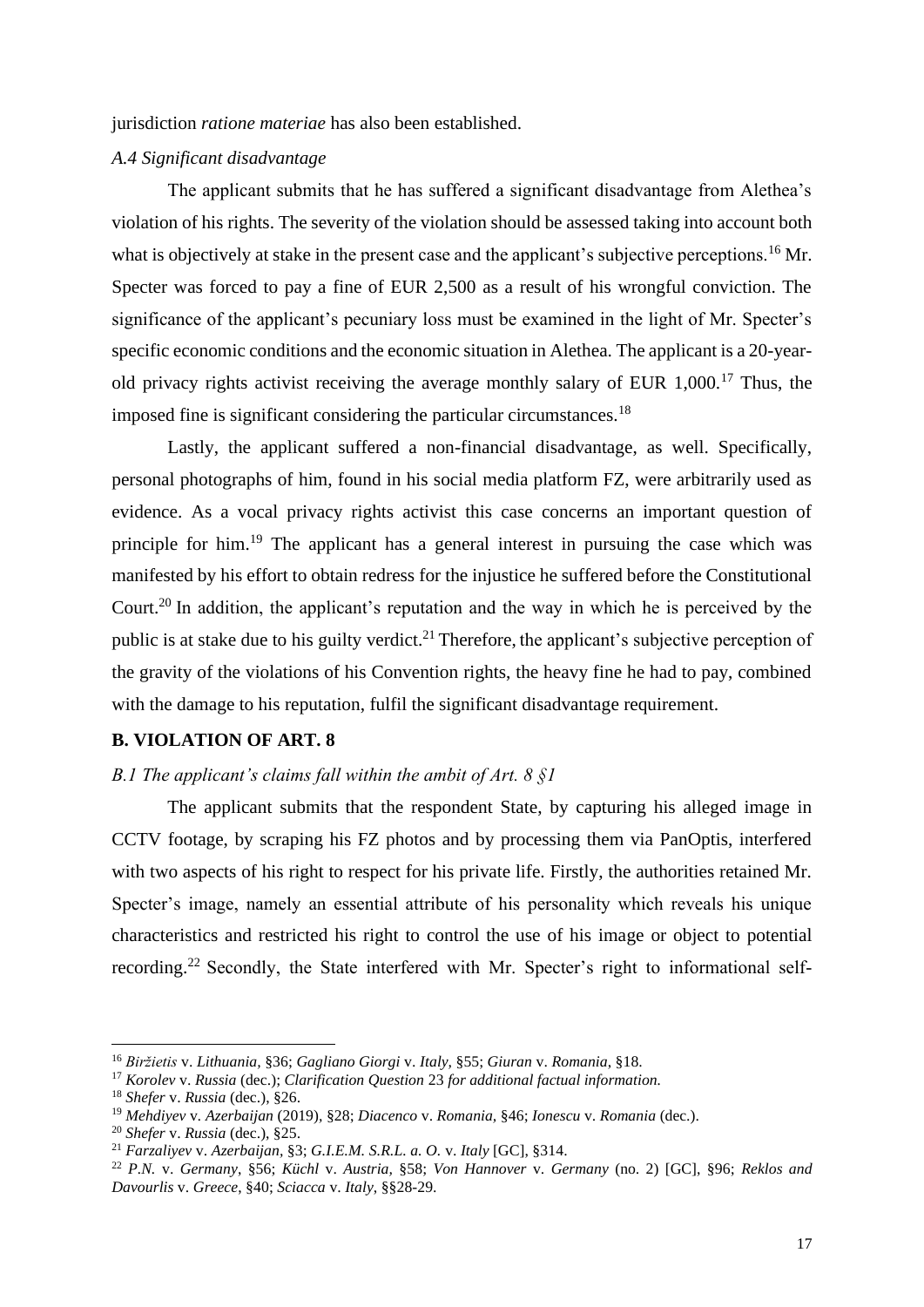determination regarding the collection and processing of his personal data.<sup>23</sup>

# <span id="page-17-0"></span>*B.1.1 Concerning the depiction of the applicant's alleged image in CCTV footage*

The applicant considers that the collection and further storage of his alleged image by public authorities via CCTV footage, which reveals his purported whereabouts and movements in the public sphere, constitutes an interference with his right to respect for private life.<sup>24</sup> Even if Mr. Specter was involved in public activities, such as walking along the street, he should have been entitled to a reasonable expectation of privacy, which holds significant weight in establishing an interference with his private life.<sup>25</sup> In the case at hand, the applicant had no expectation that footage could have been recorded for the purposes of a facial identification procedure and, especially, as evidence prejudicial to his defence at trial.<sup>26</sup> Therefore, regardless of his alleged presence and his awareness of CCTV cameras operating in Charon's main square, the actions of the Alethean authorities went beyond the foreseeable use of these cameras and, thus, interfered with his reasonably expected right to privacy.<sup>27</sup> Furthermore, the Respondent did not comply with the requirements set forth in *Friedl* v. *Austria* for the collection of photographs by the police during public demonstrations.<sup>28</sup> Namely, the applicant's anonymity was not maintained and his alleged photographs were entered into the data processing system of PanOptis in order to identify him*.* 29

# <span id="page-17-1"></span>*B.1.2 Concerning the retrieval of the applicant's images from the social network FZ*

The Court has established that private life is a broad term including the right to lead a "social private life" by developing relationships with other persons and the outside world.<sup>30</sup> Therefore, Art. 8 encompasses a zone of social interaction between the applicant and others, even in a public context.<sup>31</sup> In light of the rapid social and technological development, the applicant invites the Court to find that social media platforms, such as FZ, fall within the notion of social private life, and thus his FZ profile, including his private and public photographs, fall within the protective scope of Art. 8  $\S1$ .

The applicant submits that the Alethean authorities extracted photographs that were uploaded in his private FZ profile and were not openly accessible on the Internet. Mr. Specter,

<sup>23</sup> *Breyer* v. *Germany*, §75; *Benedik* v. *Slovenia* §103; *Satakunnan Markkinapörssi Oy and Satamedia Oy* v. *Finland* [GC], §§136-137.

<sup>24</sup> *Shimovolos* v. *Russia,* §65.

<sup>25</sup> *Uzun* v. *Germany*, §44; *P.G. and J.H.* v. *the UK* [GC], §57.

<sup>26</sup> *Perry* v. *the UK,* §41; *Case*, §§13, 18, 20.

<sup>27</sup> *Vukota-Bojić* v. *Switzerland*, §§54-56; *Perry* v. *the UK,* §§38, 40, 43.

<sup>28</sup> *P.G. and J.H.* v. *the UK,* §58; *Friedl* v. *Austria,* Commission report, §50; *Case,* §13-14.

<sup>29</sup> *P.G. and J.H.* v. *the UK,* §58; *Friedl* v. *Austria,* Commission report, §50; *Case*, §13-14.

<sup>30</sup> *Bărbulescu* v. *Romania* [GC], §70; *Özpınar* v. *Turkey,* §45; *S. and Marper* v. *the UK* [GC]*,* §66.

<sup>31</sup> *Shimovolos* v. *Russia*, §64; *Gillan and Quinton* v. *the UK*, §61; *Mółka* v. *Poland* (dec.).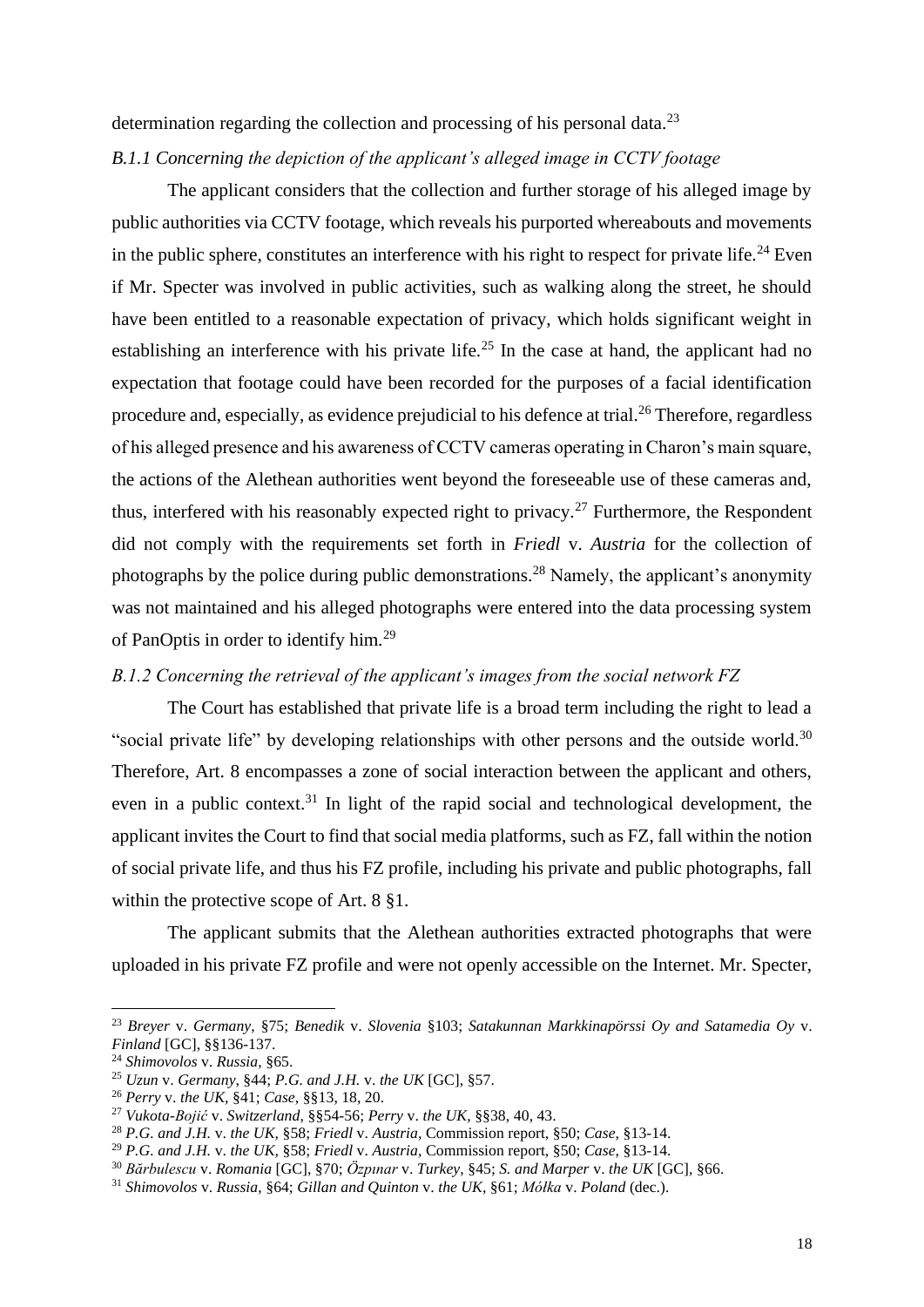based on his full and privy knowledge of his photographs on FZ, is the only person that can attest to the fact that his private photographs were clear enough to provide a distinct view of his facial features.<sup>32</sup> As a privacy rights activist, he has ensured that his public photos are not clear enough for third parties to identify him. In direct contradiction to the decision of *Lupker a. O.* v. *the Netherlands*, the Alethean authorities invaded the applicant's privacy by using his private photographs, and not photographs voluntarily provided by the applicant or obtained through previous criminal proceedings, in order to identify him in the pre-trial investigation under Art. 306 of the ACC.<sup>33</sup>

However, even assuming that the images, used to allegedly identify Mr. Specter, were extracted from the applicant's publicly available photographs, the law-enforcement authorities retrieved them in circumstances where the applicant could not have reasonably anticipated that they would be stored and used for identification purposes.<sup>34</sup> Under these circumstances, acquisition of public photographs on social media by the authorities amounts to an intrusion to his private life and, thus, an interference with his rights under Art. 8.

<span id="page-18-0"></span>*B.1.3 Concerning the processing of the images and biometric data by the facial recognition software PanOptis*

The applicant submits that the automatic AI-based processing of his personal data and biometric markers through PanOptis by the authorities is an interference with his rights under Art. 8  $$1<sup>35</sup>$  Regardless of the method of acquisition of the images, the analysis and crossreference of the applicant's photographs by PanOptis constitutes a self-standing interference with his right to respect for his private life.<sup>36</sup> The applicant further claims that his right to informational self-determination is violated by the fact that PanOptis processed his personal data in a manner which was not normally predictable.<sup>37</sup> If the applicant had expected that his personal data would be subjected to such processing, he would not have consented, as he vocally opposes the use of AI and meticulously protects his privacy by using a Faraday bag.<sup>38</sup> Moreover, by the use of PanOptis, a third-party gains control of Mr. Specter's image and sensitive biometric parameters as well as of their subsequent use, resulting in an interference with the applicant's private life.<sup>39</sup>

<sup>37</sup> *Satakunnan Markkinapörssi Oy and Satamedia Oy* v. *Finland* [GC], §§136-137.

<sup>32</sup> *Case,* §18.

<sup>33</sup> *Lupker a. O.* v. *the Netherlands,* Commission decision.

<sup>34</sup> *Perry* v. *the UK,* §42.

<sup>35</sup> *S. and Marper* v. *the UK* [GC], §103; *Case,* §36.

<sup>36</sup> *Satakunnan Markkinapörssi Oy and Satamedia Oy* v. *Finland* [GC], §134; *P.G. and J.H.* v. *the UK,* §57.

<sup>38</sup> *Case,* §§16, 36.

<sup>39</sup> *López Ribalda a. O.* v. *Spain* [GC], §89; *De La Flor Cabrera* v. *Spain*, §31; *Reklos and Davourlis* v. *Greece*,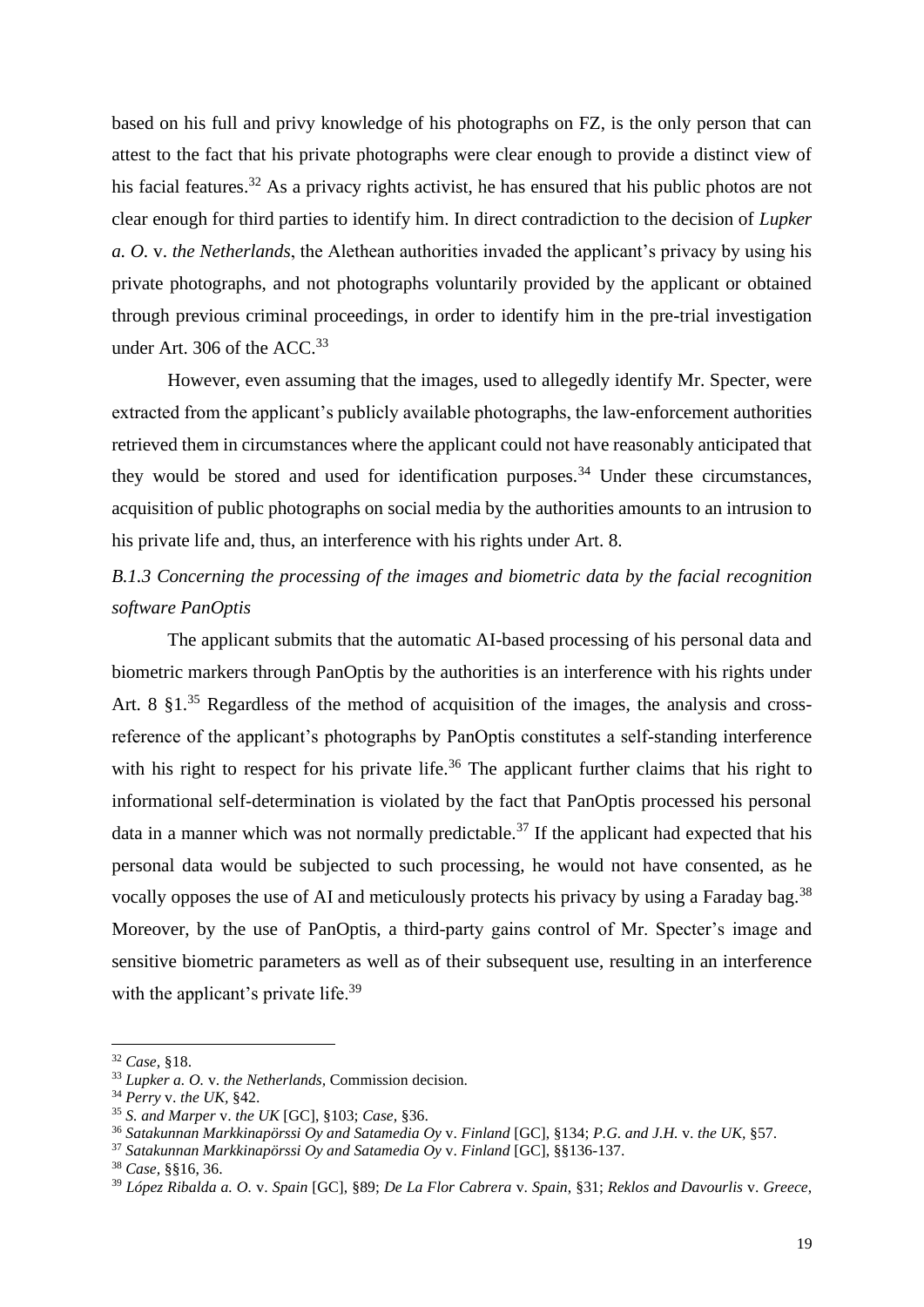In addition, the applicant claims that the storage of his images by the PanOptis servers in a permanent and systematic manner and for an indefinite period of time amounts to an interference under Art. 8.<sup>40</sup> The applicant submits that the present case is analogous to that of *P.G. and J.H.* v. *the UK*. In that case, the Court found an interference due to the fact that a permanent record of the applicants' personal data came into existence from the public domain and was subsequently subjected to a process of further analysis directly relevant to detecting the applicants. $41$ 

#### <span id="page-19-0"></span>*B.2 The interference cannot be justified under Art. 8 §2*

<span id="page-19-1"></span>*B.2.1 The interference of Mr. Specter's rights under Art. 8 was not in accordance with the law*

Mr. Specter submits that the interference with his right to private life was not in accordance with the law within the context of Art. 8 §2. The impugned measures were not consistent with the requirements laid down in Art. 202 of the ADPL which regulates the use of personal data.<sup>42</sup> Firstly, the collection and processing of such data must take place transparently. Contrary to this provision and despite the applicant's persistent inquiries, the Alethean authorities repeatedly refused to explain to Mr. Specter how PanOptis processed his photographs.<sup>43</sup> Additionally, under Alethean law, usage of personal data must address specified and explicit purposes and should be limited to the extent that is necessary. In the present case, contrary to Art. 270 of ADPL, monitoring Charon's main square via CCTV did not serve a specific public interest objective but instead open-endedly captured whoever was present at any given time and stored information indefinitely. Moreover, there is no indication that the police met their obligation to access the CCTV footage on the basis of a warrant.<sup>44</sup>

In addition, the applicant argues that the domestic legislation is not foreseeable in its application and does not set out adequate safeguards against interferences with his Art. 8 rights by the Alethean authorities.<sup>45</sup> The phrase "in accordance with the law" under Art. 8 does not simply require that the impugned measure have some basis in domestic law; it further necessitates that the law in question is of a certain quality.<sup>46</sup> As available technological means have become more and more sophisticated thus allowing for multiple methods of interference

<sup>§40.</sup>

<sup>40</sup> *Gaughran* v. *the UK,* §70; *Peck* v. *the UK,* §59, *Amann* v. *Switzerland* [GC], §65, *Case,* §36.

<sup>41</sup> *P.G. and J.H.* v. *the UK,* §§57, 59.

<sup>42</sup> *Libert* v. *France*, §43; *Peev* v. *Bulgaria*, §43; *Perry* v. *the UK*, §45; *Case*, §31.

<sup>43</sup> *Case*, §§14, 16.

<sup>44</sup> *Case,* §34.

<sup>45</sup> *Perry* v. *the UK,* §45; *P.G. and J.H.* v. *the UK*, §§44, 46; *Kopp* v. *Switzerland*, §§55, 64.

<sup>46</sup> *Szabó and Vissy* v. *Hungary*, §59; *Kruslin* v. *France*, §27; *Malone* v. *the UK,* §67.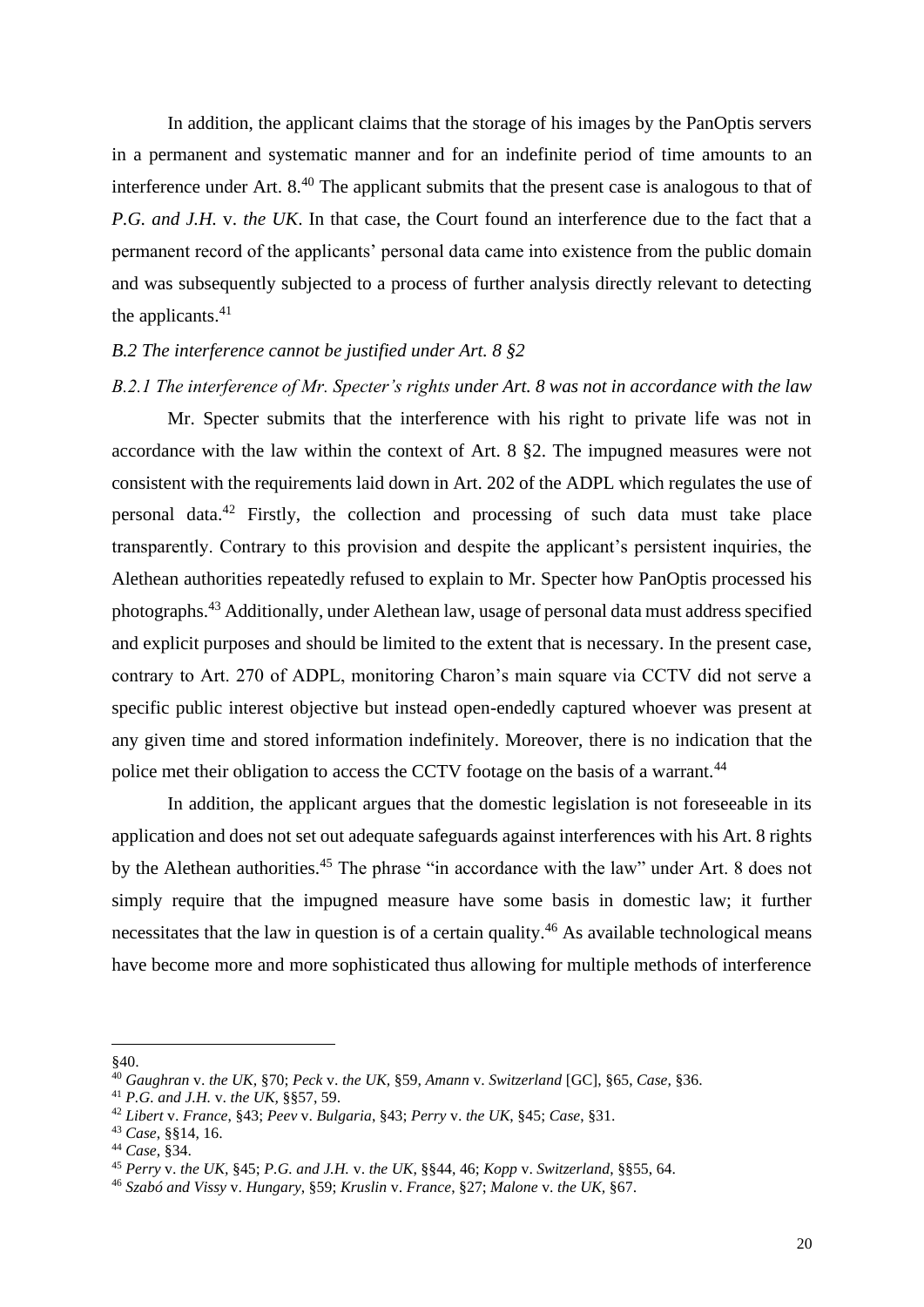with privacy rights, the rules on storage and usage of personal data must be clear and precise.<sup>47</sup> In the case at hand, the ADPL does not regulate the access, retention and eventual destruction of personal data by third parties and, thus, fails to address the risks of abuse and arbitrariness inherent in the function of PanOptis.<sup>48</sup> Furthermore, there is no indication that the domestic legislation specifies the scope of application of the measures and the citizens were not warned about the potential processing of their social media photos via PanOptis.<sup>49</sup> As the quality of law is undermined due to insufficient safeguards against arbitrariness, the ADPL cannot satisfy the criterion of "accordance with the law" under Art.  $8 \text{ } \$2.50$ 

# <span id="page-20-0"></span>*B.2.2 The interference was not necessary in a democratic society*

The applicant submits that the Respondent failed to limit its interference to the extent that was "necessary in a democratic society".<sup>51</sup> Mr. Specter submits that the Malit-5 epidemic does not give rise to such a strict necessity, as less than 2% of the Alethean population has died with Malit-5 amongst possible causes and, in contrast, almost 80% of those infected were asymptomatic or showed minor symptoms.<sup>52</sup> Furthermore, it should be noted that the abovementioned mortality rate has not been established with absolute certainty.

The applicant argues that the use of PanOptis, in light of its disputed accuracy, is not suitable to fulfil the legitimate aim of the protection of public health for which it is employed and, as such, cannot be considered necessary in a democratic society.<sup>53</sup> According to a study conducted by the NGO Themis that is particularly well-versed in the field of privacy rights, the error rate of PanOptis is as high as  $50\%$ .<sup>54</sup> Even the official estimation by the Alethean police reveals a worrying error rate of 15% admitting that the software is bound to fail once in every seven searches.<sup>55</sup>

The applicant further submits that the State of Alethea did not meet its obligation to minimally impair his rights under Art. 8. As illustrated in the case of Mx. A and Mx. B, who were identified via direct visual contact by police officers physically present at the protest, it was possible to achieve their prosecution and conviction under article 306 of ACC without the

<sup>47</sup> *Köpke* v. *Germany* (dec.); *Von Hannover* v. *Germany*, §70.

<sup>48</sup> *S. and Marper* v. *the UK* [GC]*,* §99; *Liberty a. O.* v. *the UK,* §§62-63; *Rotaru* v. *Romania* [GC]*,* §59; *Case,* §36.

<sup>49</sup> *Roman Zakharov* v. *Russia* [GC], §229; *Weber and Saravia* v. *Germany* (dec.), §93; *Clarification Question* 13 *on CCTV/PanOptis.*

<sup>50</sup> *S. and Marper* v. *the UK* [GC]*,* §95; *Rotaru* v. *Romania* [GC], §52; *Halford* v. *the UK,* §§49-50.

<sup>51</sup> *P.N.* v. *Germany*, §69; *S. and Marper* v. *the UK* [GC], §101; *M.K.* v*. France*, §33.

<sup>52</sup> *Case,* §§4, 5.

<sup>53</sup> *Breyer* v. *Germany*, §88; *Fernández Martínez* v. *Spain* [GC], §124; *Uzun* v. *Germany*, §80.

<sup>54</sup> *Case,* §37.

<sup>55</sup> *Case,* §38.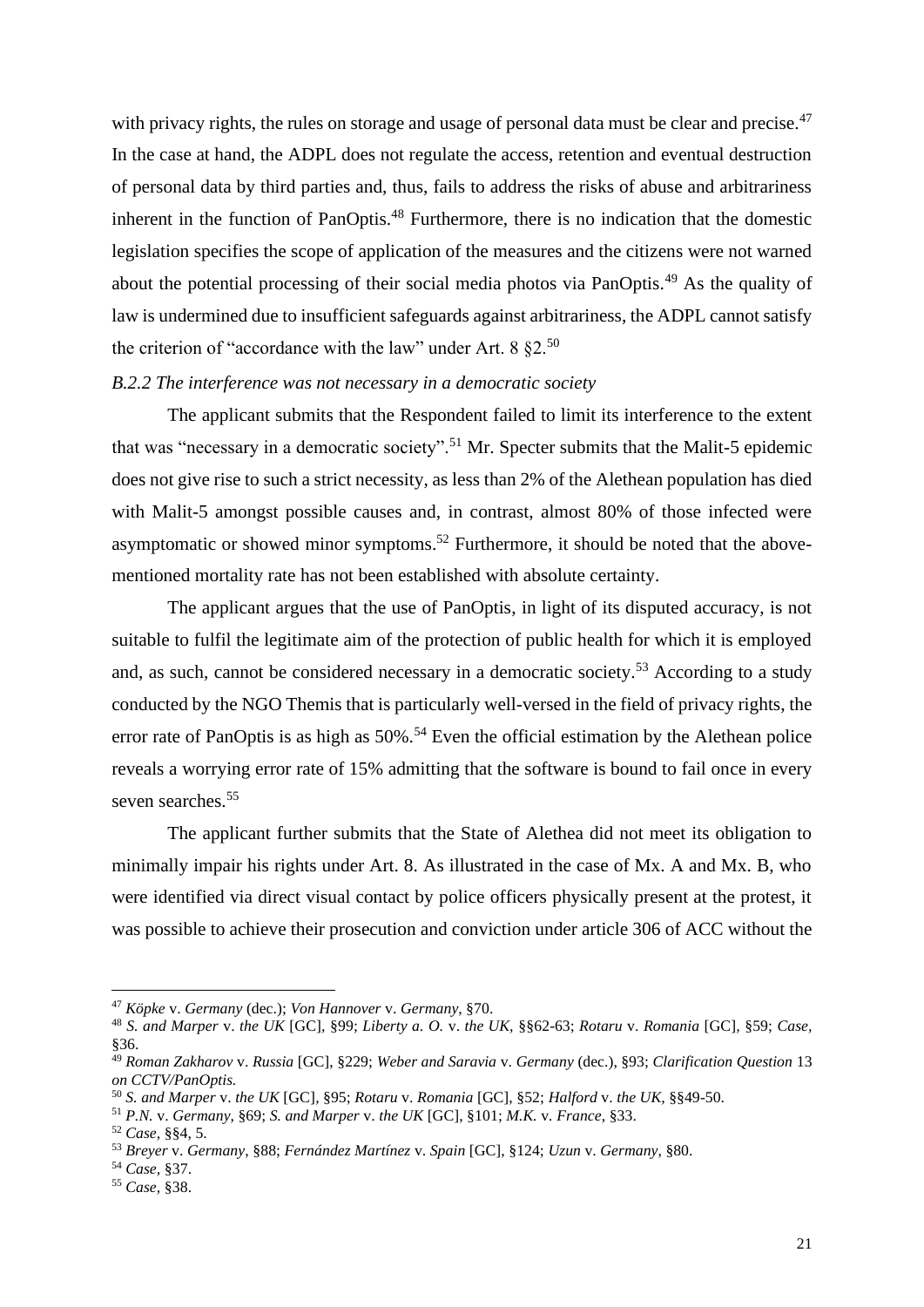use of PanOptis or CCTV footage.<sup>56</sup> The Respondent did not exhaust less restrictive alternative measures which would still contribute effectively to the objectives pursued.<sup>57</sup> For example, if law-enforcement officials were to watch the CCTV footage in real time, they would still be able to monitor compliance with the health regulations, but there would be no systematic storage of the material nor any subsequent automatic analysis in breach of the depicted individuals' privacy rights. Likewise, PanOptis could use as a reference sample photographs submitted voluntarily to the authorities, for instance those in passports or driving licences, or taken by the police on the occasion of a previous arrest, instead of invading the reasonably expected privacy of social media users.<sup>58</sup>

To that end, Mr. Specter further claims that the measures due to their indiscriminate nature were disproportionate and, thus, not compatible with Art. 8 §2. This blanket surveillance system places individuals with no connection to any criminal activity under screening by law enforcement and may result in a constant unprompted feeling of being monitored or treated as a suspect.<sup>59</sup> The software system PanOptis also does not process images of a specific individual suspected of a certain crime. It rather operates like a search engine and analyzes the faces of several social media users who have no reason to be implicated in any criminal investigation.<sup>60</sup> This scheme can easily go beyond what is strictly necessary in order to pursue the legitimate aim of protecting public health. The Court has previously emphasised, in the case of *S. and Marper v. the UK,* that an open-ended data retention system requires careful scrutiny.<sup>61</sup> The Court also found that such an indiscriminate system combined with the absence of sufficient safeguards could not be considered necessary in a democratic society.<sup>62</sup> Mr. Specter invites the Court to follow this approach in his case.

Additionally, an interference with personal data, the protection of which is extremely important to a person's enjoyment of his right to respect for private life, could be tolerated only if they were adequate and effective safeguards against potential abuse and arbitrariness.<sup>63</sup> The State of Alethea, having ratified all major CoE human rights treaties, is bound by the Convention for the Protection of Individuals with regard to Automatic Processing of Personal Data.<sup>64</sup> According to Art. 6 of the aforementioned Convention, as amended by the Protocol,

<sup>56</sup> *Clarification Question* 27 *for additional factual information*; *Case,* §13.

<sup>57</sup> *López Ribalda a. O.* v. *Spain* [GC], §116; *Liblik a. O.* v. *Estonia,* §136; *Dragojević* v. *Croatia,* §95.

<sup>58</sup> *Perry* v. *the UK,* §42; *Lupker a. O.* v. *the Netherlands,* Commission decision.

<sup>59</sup> Rezende (2020)*,* pp. 375, 385.

<sup>60</sup> *Case*, §36.

<sup>61</sup> *S. and Marper* v. *the UK* [GC]*,* §120.

<sup>62</sup> *S. and Marper* v. *the UK* [GC]*,* §§119, 125.

<sup>63</sup> *Kennedy* v. *the UK,* §153; *Klass a. O.* v. *Germany,* §50.

<sup>&</sup>lt;sup>64</sup> Convention for the Protection of Individuals with regard to Automatic Processing of Personal Data (1981);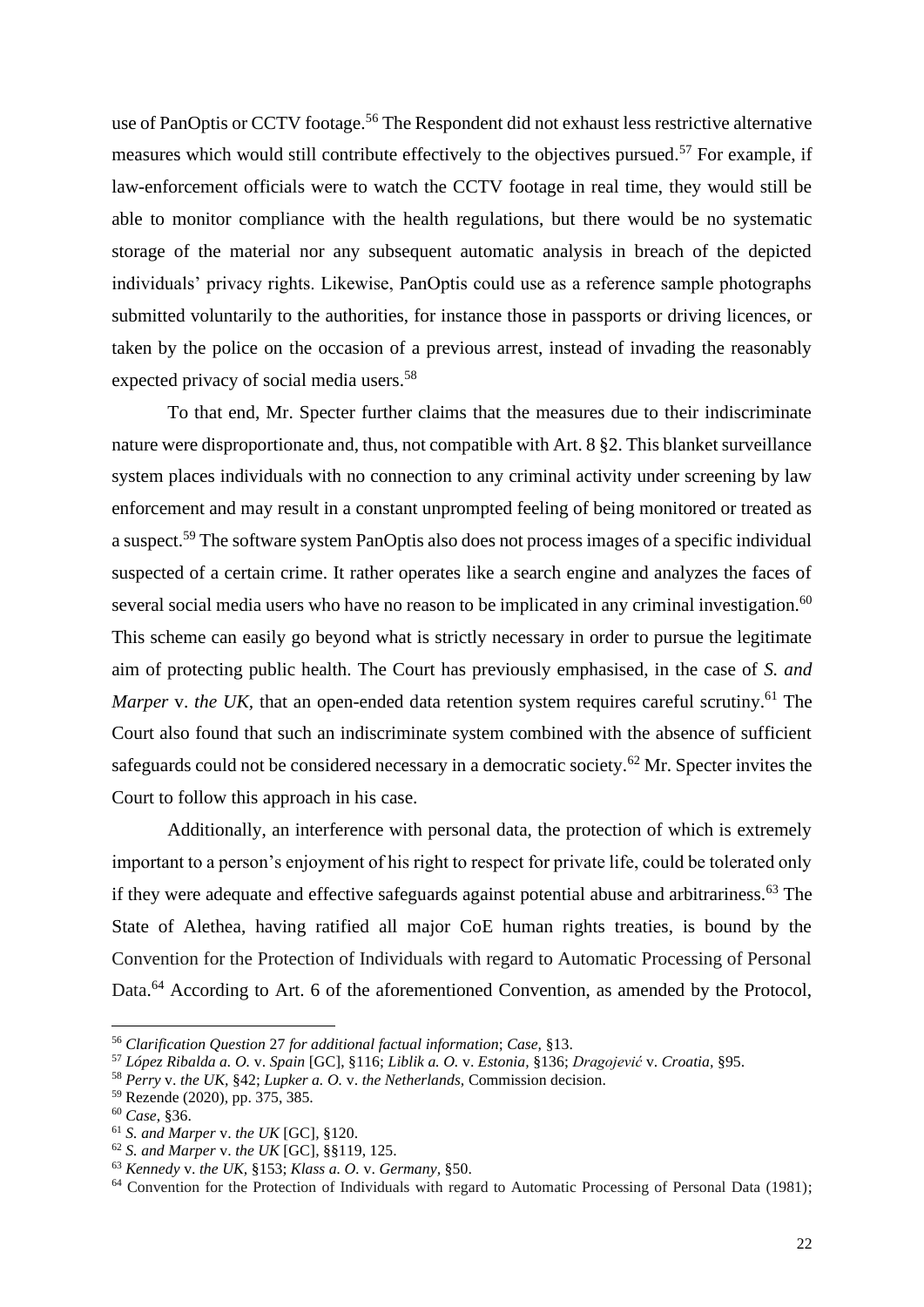the applicant's biometric data, due to their inherent link to his personality and their use as an identification method, are a special category of data which require additional safeguards.<sup>65</sup>

Mr. Specter claims that the State, as the operator of PanOptis, is not absolved of its obligation to abstain from unjustifiably interfering with the applicant's rights under Art. 8. His image was stored indefinitely in the servers of PanOptis.<sup>66</sup> Despite the fact that the software was originally developed by a private company, Alethea should have adjusted the software's function accordingly. The Respondent, by using Panoptis, has managed to evade its responsibility to discard personal data within a specific time.<sup>67</sup> The initial intentions of PanOptis's developers do not bind the State, as the latter is obliged to prioritise the protection of Mr. Specter's Convention rights while the former are understandably motivated by an economic interest and enjoy freedom of expression.

On these grounds, the applicant claims that the Respondent went beyond its margin of appreciation and failed to strike a fair balance between serving a public interest objective and affording protection to Mr. Specter's rights under Art. 8 of the Convention.<sup>68</sup> Besides, in the case of privacy rights, the Court has determined that the State's margin of appreciation is narrow, as interferences can only be justified if they are "strictly necessary" in response to the aim of public health protection.<sup>69</sup>

# <span id="page-22-0"></span>**C. VIOLATION OF ART. 11**

# <span id="page-22-1"></span>*C.1 The applicant's complaints fall within the ambit of Art. 11*

The applicant claims that the State of Alethea negated the essential object of Art. 11, as the authorities interfered with his right to freedom of peaceful assembly by enforcing a blanket ban on gatherings.<sup>70</sup> According to the Court, demonstrations, such as the one conducted in Charon on 1 July 2019, fall within the notion of "peaceful assembly" under this provision.<sup>71</sup>

Even if the demonstration in question was unlawful under ALFA or the emergency decrees, the protection of the applicant's right of freedom of assembly enshrined in Art. 11 remains.<sup>72</sup> Moreover, as the threshold of interference with Art. 11 lies below the point of an

*Case,* §23.

<sup>65</sup> Protocol (2018), Art. 8; Jasserand (2016), p. 309.

<sup>66</sup> *Clarification Questions* 3, 6 and 10 *on CCTV/PanOptis.*

<sup>67</sup> *P.N.* v. *Germany*, §§59-60; *R.E.* v. *the UK,* §§140-143; *Kennedy* v. *the UK*, §164; *Case*, §36.

<sup>68</sup> *Bremner* v. *Turkey,* §84; *Slivenko* v. *Latvia* [GC]*,* §128; *Hatton a. O.* v. *the UK* [GC]*,* §122.

<sup>69</sup> *L.L*. v. *France*, §45; *Segerstedt-Wiberg a. O.* v. *Sweden*, §88; *Klass a. O.* v. *Germany*, §42.

<sup>70</sup> *Chernega a. O.* v. *Ukraine*, §222; *Kudrevičius a.O.* v. *Lithuania* [GC], §158; *Djavit An* v. *Turkey*, §57, *Case,*  §8.

<sup>71</sup> *Laguna Guzman* v. *Spain,* §§4, 36; *Gün a. O.* v. *Turkey*, §§6, 52; *Case*, §12.

<sup>72</sup> *Kudrevičius a. O.* v. *Lithuania* [GC], §150; *Oya Ataman* v. *Turkey,* §39; UN, HRC, General comment No. 37, §16; *Case,* §§7-8, 39.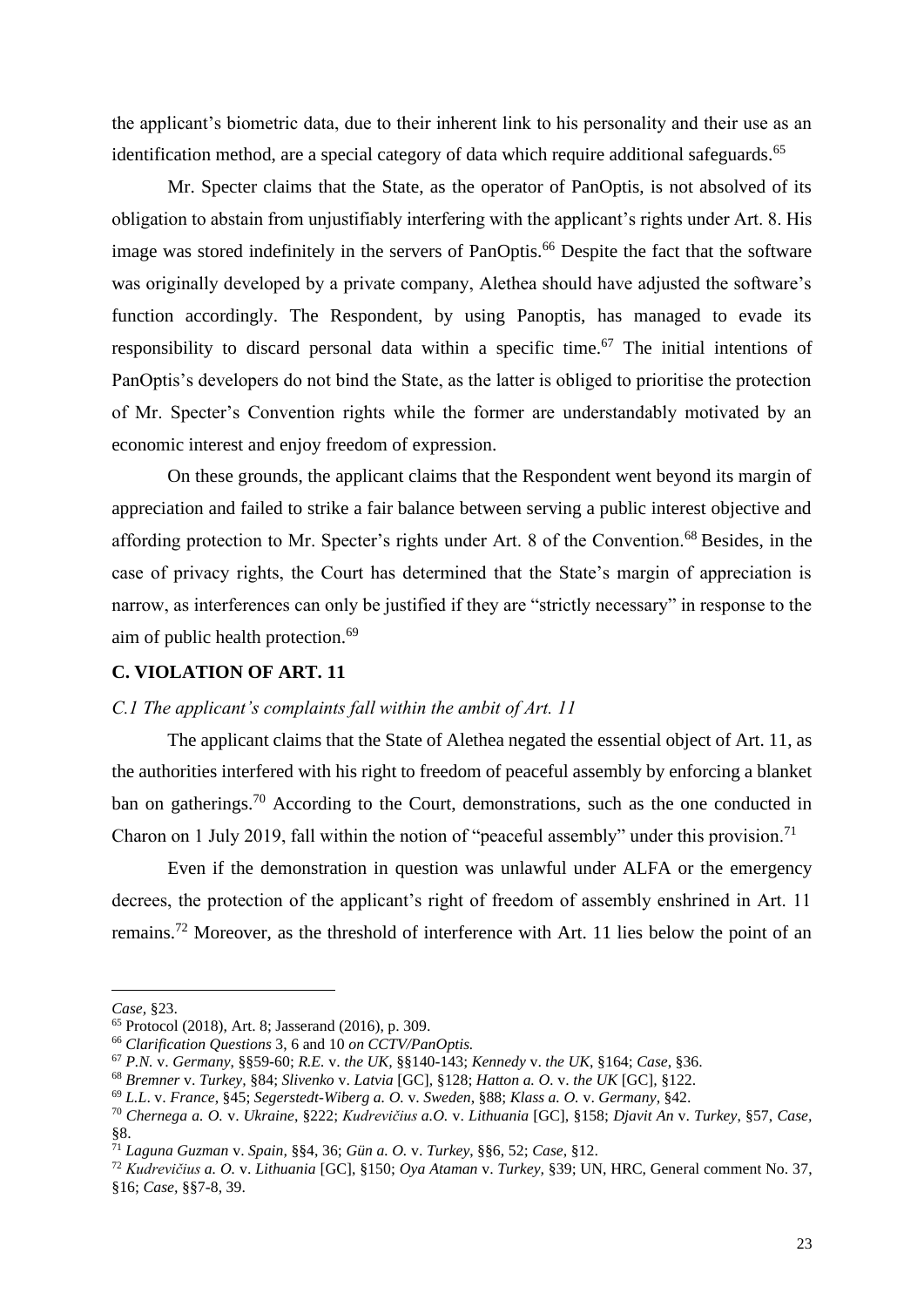outright ban, the applicant argues that the absolute interdiction of any gatherings by virtue of the emergency decree of 14 June 2019 constitutes an interference with the right enshrined in Art. 11.<sup>73</sup> Even though the demonstration eventually took place, the ban gave rise to further grievances under Art. 11 due to the chilling effect it had on Mr. Specter, who abstained from the protest solely to avoid criminal prosecution.<sup>74</sup> The applicant argues that the punitive measures, namely his conviction and the fine of EUR 2,500 imposed on him due to his alleged participation in the demonstration, constitute a further interference of Art. 11.<sup>75</sup>

In addition, the applicant submits that this case is analogous to the one of *Zülküf Murat Kahraman* v. *Turkey,* where the Court found that the applicant's prosecution and conviction established a clear link with the gathering in question and amounted to an interference with the exercise of his right to freedom of assembly, even though he had not attended the demonstration.<sup>76</sup> If Mr. Specter were required to admit to having violated the emergency decrees and Art. 306 of the ACC, he would have to relinquish his right not to incriminate himself in order to enjoy the protection of Art.  $11<sup>77</sup>$  Furthermore, the mere prohibition of leaving his home for reasons other than those exhaustively listed in the decree, interfered with his freedom of assembly, as it precluded the possibility of moving to a certain venue to attend a demonstration.<sup>78</sup>

# <span id="page-23-0"></span>*C.2 The interference cannot be justified under Art. 11 §2*

### <span id="page-23-1"></span>*C.2.1 The interference was not "prescribed by law"*

The applicant submits that the interferences with his right to freedom of assembly cannot be considered "prescribed by law" within the meaning of Art. 11 §2. The ALFA grants to the authorities the discretion to employ "any means" in restricting the freedom of assembly and, therefore, it lacks the precision needed to make it adequately foreseeable.<sup>79</sup> Furthermore, the provision does not include any safeguards against arbitrary exercise of the unrestricted power afforded to the authorities.<sup>80</sup> While there is a domestic legal basis for restrictions to be placed upon the freedom of assembly in exceptional circumstances, the State went beyond the scope of this provision. The complete ban on gatherings exceeds the meaning of a mere

<sup>73</sup> *Huseynli a. O.* v. *Azerbaijan*, §84; *Ibrahimov a. O.* v. *Azerbaijan*, §70; *Rassemblement Jurassien and Unité Jurassienne* v. *Switzerland*, Commission decision, p. 119; *Case,* §§8-9.

<sup>74</sup> *Lashmankin a. O.* v. *Russia*, §404; *Ibrahimov a. O.* v. *Azerbaijan*, §70; *Bączkowski a. O.* v. *Poland*, §§66-68; *Case*, §19.

<sup>75</sup> *Tóth* v. *Hungary*, §20; *Kudrevičius a. O.* v. *Lithuania* [GC], §100; *Ezelin* v. *France*, §39; *Case,* §18.

<sup>76</sup> *Zülküf Murat Kahraman* v. *Turkey,* §45; *Navalnyy and Yashin* v. *Russia*, §52.

<sup>77</sup> *Yagublu and Ahadov* v. *Azerbaijan*, §79; *Müdür Duman* v. *Turkey*, §30; *Yılmaz and Kılıç v. Turkey,* §40.

<sup>78</sup> *Kasparov* v. *Russia*, §66; *Singartiyski a. O.* v. *Bulgaria*, §43; *Djavit An* v. *Turkey*, §§61-62.

<sup>79</sup> *Piroğlu and Karakaya* v. *Turkey*, §65; *Gorzelik a. O.* v. *Poland* [GC], §64; *N.F.* v. *Italy*, §29.

<sup>80</sup> *Navalnyy* v. *Russia* [GC], §115; *Lashmankin a. O.* v. *Russia*, §430; *Zülküf Murat Kahraman* v. *Turkey,* §46.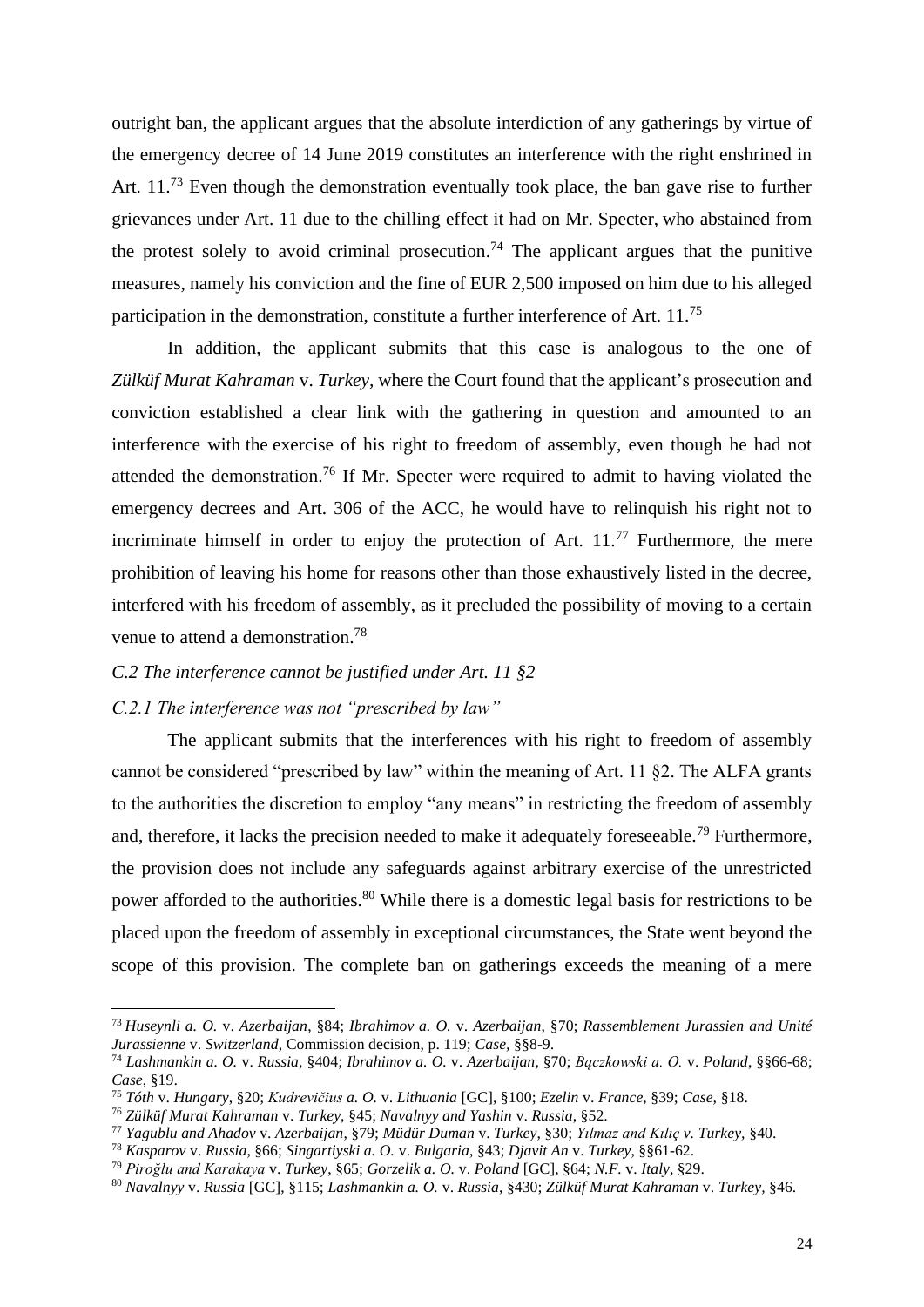restriction and amounts to the total nullification of the right.<sup>81</sup>

<span id="page-24-0"></span>*C.2.2 The interference was not "necessary in a democratic society"*

The applicant argues that the interference with his right under Art. 11 cannot be deemed as "necessary in a democratic society". The epidemiological situation does not reach the threshold of a pressing social need, which is inherent to the notion of necessity according to the Court's jurisprudence.<sup>82</sup> More specifically, the vast majority of those infected with the virus had minor symptoms or were asymptomatic. Simultaneously only less than 2% of the Alethean population died since May 2019 with Malit-5 being merely one of the possible causes of their death.<sup>83</sup> Moreover, the mortality rate has not been estimated with absolute certainty and therefore, it could be even lower.

Furthermore, the applicant claims that the prohibition of more than 100 persons was disproportionate to the legitimate aim pursued. $84$  Exceptions to the right to freedom of assembly, due to its fundamental value for a democratic society, must be narrowly interpreted and the necessity for any restriction must be convincingly established.<sup>85</sup> This is even more important in the case of human rights defenders, such as Mr. Specter, who need additional protection.<sup>86</sup> Thus, the intensity of the interference with Art. 11 in the present case, which is on the verge of an absolute prohibition, cannot be justified. The respondent State could have allowed bigger gatherings combined with other measures, such as keeping appropriate physical distance and wearing face masks, as well as generally promoting hand hygiene and cough etiquette.<sup>87</sup>

In addition, the fine imposed on Mr. Specter for allegedly attending the demonstration was disproportionate in relation to the aim pursued.<sup>88</sup> Imposing a fine of EUR 2,500, an amount more than two times higher than the applicant's salary set at approximately EUR 1,000 and five times higher than the lowest possible fine of EUR 500 cannot be regarded as a proportionate penalty, even in order to protect public health.<sup>89</sup> The present case is similar to that of *Hyde Park a. O.* v. *Moldova* (nos. 5. and 6) where the Court found the penalty to be disproportionate, despite the fact that one of the demonstrations that the applicants attended

<sup>81</sup> *Case,* §39.

<sup>82</sup> *Öllinger* v. *Austria,* §33; *Yazar a. O.* v. *Turkey,* §51.

<sup>83</sup> *Case,* §§4, 5.

<sup>84</sup> *Navalnyy and Yashin* v. *Russia,* §53; *Berladir a. O.* v. *Russia,* §46; *Barraco* v. *France,* §42.

<sup>85</sup> *Kudrevičius a. O.* v. *Lithuania* [GC], §142; *Nosov a. O.* v. *Russia,* §55; *Schwabe and M.G* v. *Germany,* §110; UN, HRC, General Comment No. 37, §1.

<sup>86</sup> CoE, CM, Declaration CM(2008)5-add., p. 1; UNGA, Resolution 53/144 (1999), Article 5.

<sup>87</sup> WHO, Key planning recommendations for mass gatherings in the context of COVID-19 (2020)*,* p. 3.

<sup>88</sup> *Gülcü* v. *Turkey,* §111; *Gün a. O.* v. *Turkey,* §82.

<sup>89</sup> *Hyde Park a. O.* v. *Moldova* (nos. 5 and 6), §47; *Clarification Question* 23 *for additional factual information.*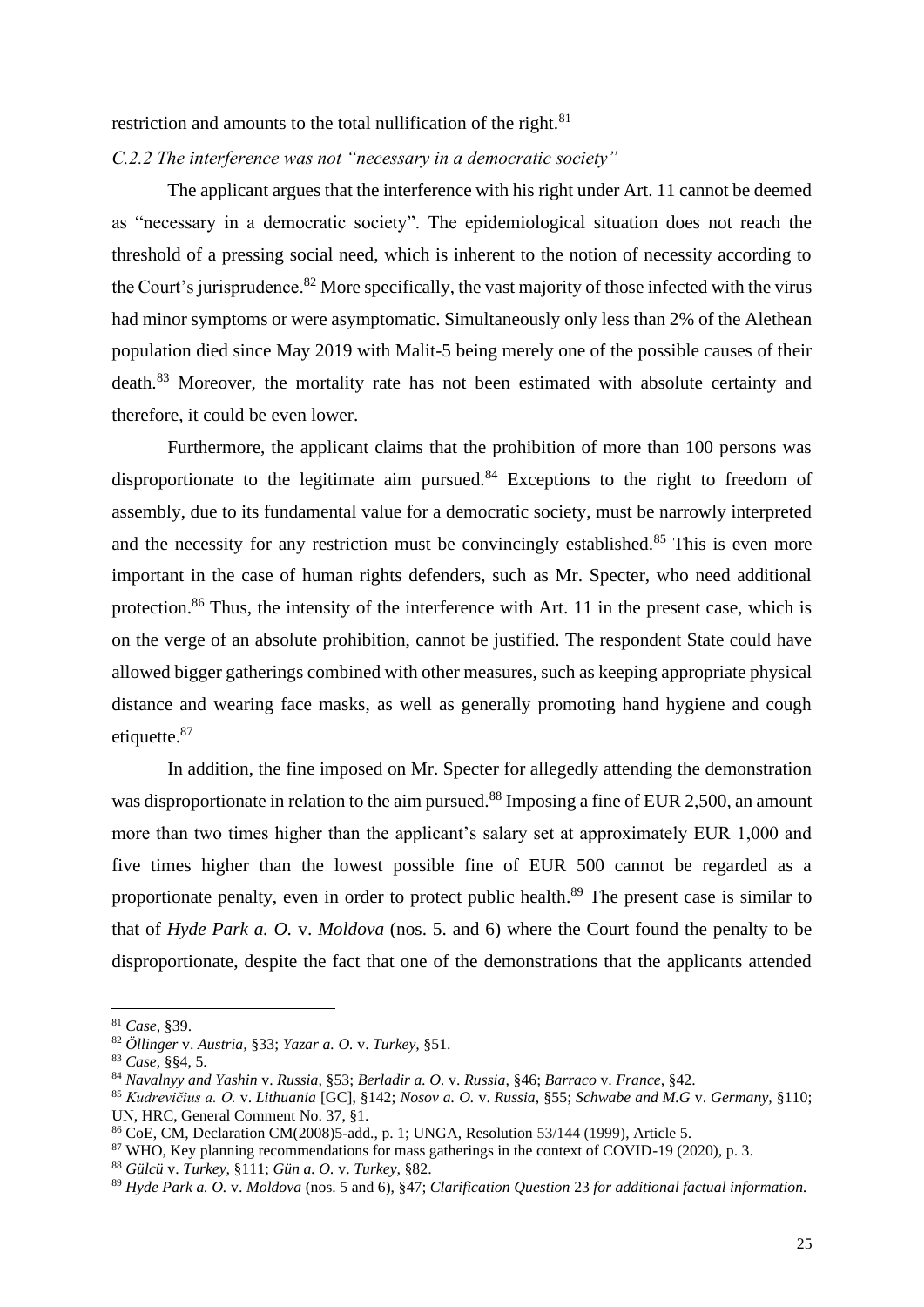was not authorised, as the fine was not at the lower end of the scale.<sup>90</sup>

Lastly, according to the Court's jurisprudence, when the sanctions are criminal in nature, such as in the present case, they require particular justification.<sup>91</sup> A peaceful demonstration, as the one of 1 July 2019, should not be subject to the threat of a penal sanction.<sup>92</sup> On the contrary, the public authorities did not show a certain degree of tolerance, as many attendees were arrested and prosecuted.<sup>93</sup> Thus, the applicant argues that the respondent State failed to strike a fair balance between the aim of protecting public health and his right to freedom of assembly. $94$ 

# <span id="page-25-0"></span>**D. INVALID DEROGATION UNDER ART. 15**

The applicant claims that the State of Alethea has invalidly derogated from its obligations under Arts. 8, 9, 10, 11, 2 of Prot.1 and 2 of Prot. 4, as the requirements set forth in Art. 15 were not fulfilled. He submits that Alethea did not inform the SG on time regarding the derogation. In addition, the applicant claims that there wasn't a public emergency threatening the life of the nation and that, in any case, the measures were disproportionate to the exigencies of the situation.

#### <span id="page-25-1"></span>*D.1 Non-compliance with Art. 15 §3*

First of all, Mr. Specter argues that Alethea did not comply with the requirements under Art. 15 §3. The time period of one month which elapsed between the declaration of the state of emergency and adoption of the first emergency decree on 14 May 2019 and the derogation pursuant to Art. 15 on 15 June 2019 was not justifiable.<sup>95</sup> In the case *Lawless* v. *Ireland* (no. 3)*,* the State had to deal with an extremely difficult and violent crisis marked by terrorist attacks and civil disorder.<sup>96</sup> The Commission considered that notifying the SG 12 days after the implementation of the measures was a reasonable time, taking into consideration the particular difficulties that the State faced.<sup>97</sup> In the present case, Alethea notified the SG 32 days after the imposition of the emergency measures. However, the respondent State did not have to deal with an extreme crisis. Alethea could have anticipated the increase in Malit-5 cases and be prepared to timely invoke Art. 15 as the authorities knew of the gradual spreading of the disease

<sup>90</sup> *Hyde Park a. O.* v. *Moldova* (nos. 5 and 6), §47.

<sup>91</sup> *Obote* v. *Russia,* §44; *Chernega a. O.*v. *Ukraine,* §221; *Rai and Evans* v. *the UK (*dec.).

<sup>92</sup> *Kudrevičius a. O.* v. *Lithuania* [GC], §146; *Yilmaz Yildiz a. O.* v. *Turkey,* §46; *Gün a. O.* v. *Turkey,* §83.

<sup>93</sup> *Navalnyy* v. *Russia* [GC], §143; *Akgöl and Gol* v. *Turkey,* §43; *Nurettin Aldemir a. O.* v. *Turkey,* §46.

<sup>94</sup> *Kudrevičius a. O.* v. *Lithuania* [GC], §144; *Taranenko* v. *Russia*, §65.

<sup>95</sup> *Greece* v. *The UK* (Vol. 1), Commission report, §158.

<sup>96</sup> *Lawless* v. *Ireland* (no. 3), §28.

<sup>97</sup> *Denmark, Norway, Sweden, and the Netherlands* v. *Greece ("Greek case")*, Commission report, §§79, 80; *Lawless* v. *Ireland* (no. 3), §§45, 47.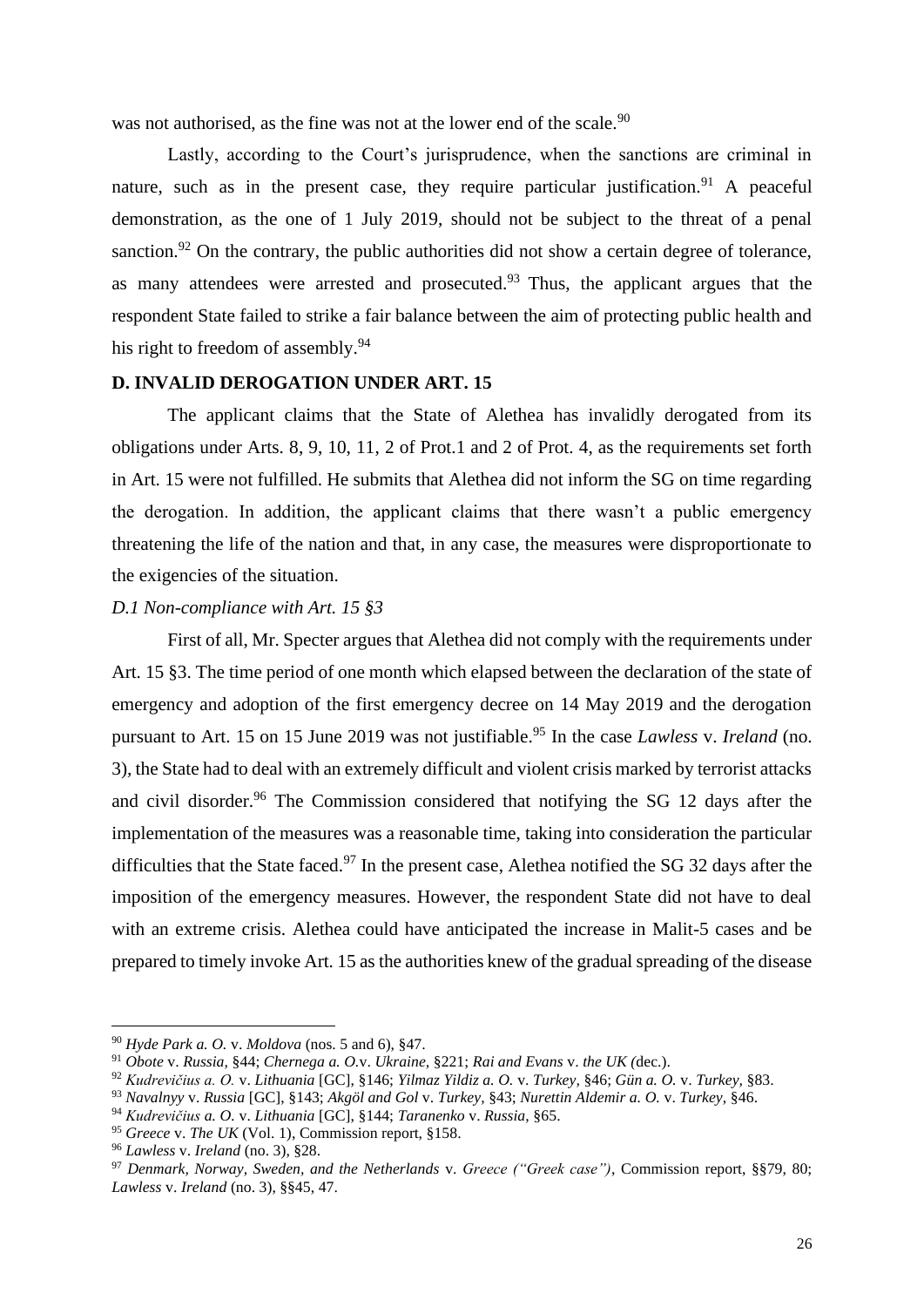since December 2018.<sup>98</sup> Therefore, the applicant claims that such a delay in notifying the SG cannot be fairly attributed to purportedly inevitable causes and particular difficulties induced by Malit-5.99

# <span id="page-26-0"></span>*D.2 Absence of a public emergency threatening the life of the nation*

Secondly, Mr. Specter submits that the epidemic of Malit-5 did not amount to a public emergency threatening the life of the nation within the meaning of Art. 15 §1. Both the Commission and the Court have described this term as an exceptional situation of crisis or emergency.<sup>100</sup> The applicant does not contest that the Malit-5 epidemic may have serious implications. However, he strongly believes that it did not lead to an exceptional crisis or danger. In particular, almost 80% of the people infected by the virus were asymptomatic or have had minor symptoms, meaning that the majority of the population was not under serious threat. Moreover, only 1,33% of the Alethean population has died with Malit-5 among possible causes of their death since May 2019, whereas the exact number of casualties resulting from Malit- 5 has yet to be clearly established.<sup>101</sup>

# <span id="page-26-1"></span>*D.3 Measures not strictly required by the exigencies of the situation*

Even if the Court finds that there was a public emergency threatening the life of the nation, Mr. Specter submits that the measures were not strictly proportionate to the exigencies of the epidemic.<sup>102</sup> There can be no doubt that Alethea retains its discretion in determining whether there is a public emergency threatening the life of the nation and deciding on the appropriate measures. However, Alethea does not enjoy an unlimited power as the Court has clarified that it is competent to rule on whether the Respondent has gone beyond the extent strictly required by the exigencies of the situation.<sup>103</sup> In the present case, the applicant maintains that the measures adopted by the State of Alethea were more severe and intrusive than necessary.<sup>104</sup> They encroached upon fundamental Convention rights, despite the fact that the situation caused by the Malit-5 epidemic did not justify this interference.<sup>105</sup>

More specifically, due to the low death rates, imposing a curfew only on the susceptible societal groups would have been an equally adequate and less restrictive measure than

<sup>99</sup> *Greece* v. *the UK* (Vol. 1)*,* Commission report, §158.

<sup>98</sup> WHO, GPMB, Report, A world in disorder; CoE, Venice Commission, Respect for democracy, human rights and the rule of law during states of emergency-reflections, p. 6; *Case,* §3.

<sup>100</sup> *A. a. O.* v. *the UK* [GC]*,* §176; *Greek case,* Commission report*,* §152; *Lawless* v. *Ireland* (no. 3)*,* §28.

<sup>101</sup> *Case*, §§4, 5.

<sup>102</sup> *Şahin Alpay* v. *Turkey,* §74; *Aksoy* v. *Turkey*, §§81, 86.

<sup>103</sup> *Aksoy* v. *Turkey,* §68; *Brannigan and McBride* v. *the UK*, §43; *Ireland* v. *the UK,* §207; *Greece* v. *The UK* (Vol. 1), Commission report*,* §143.

 $104$  Mokhtar (2004), p. 70.

<sup>105</sup> *Alparslan Altan* v. *Turkey,* §116; *A. a. O.* v. *The UK* [GC], §184.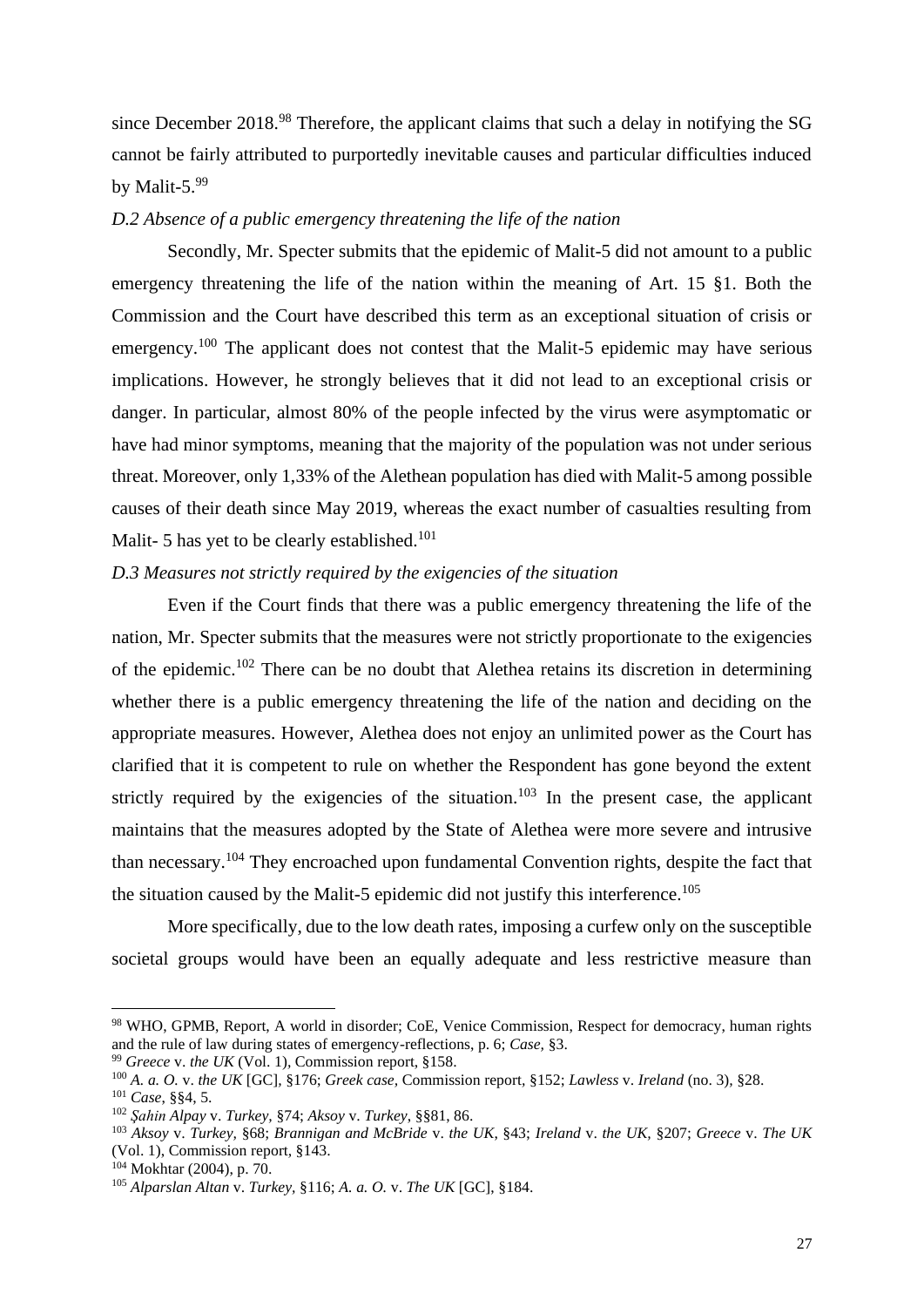prohibiting all people from going outside.<sup>106</sup> It should also be noted that the protection of personal data is of fundamental importance to one's private and family life as guaranteed by Art. 8 of the Convention.<sup>107</sup> On the other hand, Art. 11 is a fundamental right which is crucial for safeguarding the founding values of democracy.<sup>108</sup> Given the fact that only 11% of those infected by the virus showed serious symptoms of Malit-5 and 7% needed hospitalisation, the State cannot justify such an extreme interference with Mr. Specter's private life in the name of ensuring the implementation of the emergency decrees. Moreover, the applicant argues that the prohibition of gatherings of more than 100 persons was unreasonable due to the low intensity of the epidemic. Alethea, at this stage of Malit-5, could have allowed gatherings of more than 100 people in conjunction with other preventive measures such as using face masks in public spaces and keeping the requisite safety distance from one another.

Furthermore, Alethea's measure to allow police monitoring and initiation of criminal proceedings for breach of the restrictions imposed was overly restrictive. Excessive use of criminal law is not an appropriate answer to an epidemic, as it can undermine public health and human rights.<sup>109</sup> Accordingly, the overuse of criminal means does not comply with the proportionality requirement under the Convention.<sup>110</sup> The national authorities should have focused on educating the public about the potential risks of Malit-5 and the importance of compliance to the measures, before resorting to criminal sanctions.<sup>111</sup> It has been proven that people feel more compelled to obey the rules and public health advice when they are wellinformed and supported to do so.<sup>112</sup> Therefore, the applicant submits that the State failed to strike a fair balance between the measures in question and the prevention of the epidemic.

The Court has previously determined that during the assessment of derogating measures weight must also be attached to the judgment of the Parliament.<sup>113</sup> In this case, the Parliament of Alethea believed that the measures were disproportionate to the extent required by the situation of the epidemic and thus, it did not approve the extension of the state of emergency, despite the increase in Malit-5 cases.<sup>114</sup> This evaluation could be an indication that the

<sup>106</sup> Neufeld, Khataee and Czirok (2020)*,* pp. 360-361.

<sup>107</sup> *M.L and W.W.* v. *Germany,* §87; *Satakunnan Markkinapörssi Oy and Satamedia Oy* v. *Finland* [GC], §137; CoE, Commissioner for Human Rights, Comment on safeguarding human rights in the era of AI (2018).

<sup>108</sup> *Kudrevičius a. O.* v. *Lithuania* [GC]*,* §91; *Djavit An* v. *Turkey,* §56; CoE, Information document SG/Inf(2020)11*,* p. 6.

<sup>109</sup> UNAIDS, *Rights in a Pandemic* (2020), p. 9; UNAIDS, *Rights in the time of Covid-19* (2020), p. 9.

<sup>110</sup> CoE, Information document SG/Inf(2020)11, p. 6.

<sup>111</sup> UN, CESCR, General Comment No. 14, §§16, 44.

<sup>112</sup> UNAIDS, *Rights in a Pandemic* (2020), p. 19.

<sup>113</sup> *A. a. O.* v. *the UK* [GC]*,* §180.

<sup>114</sup> *Case,* §6.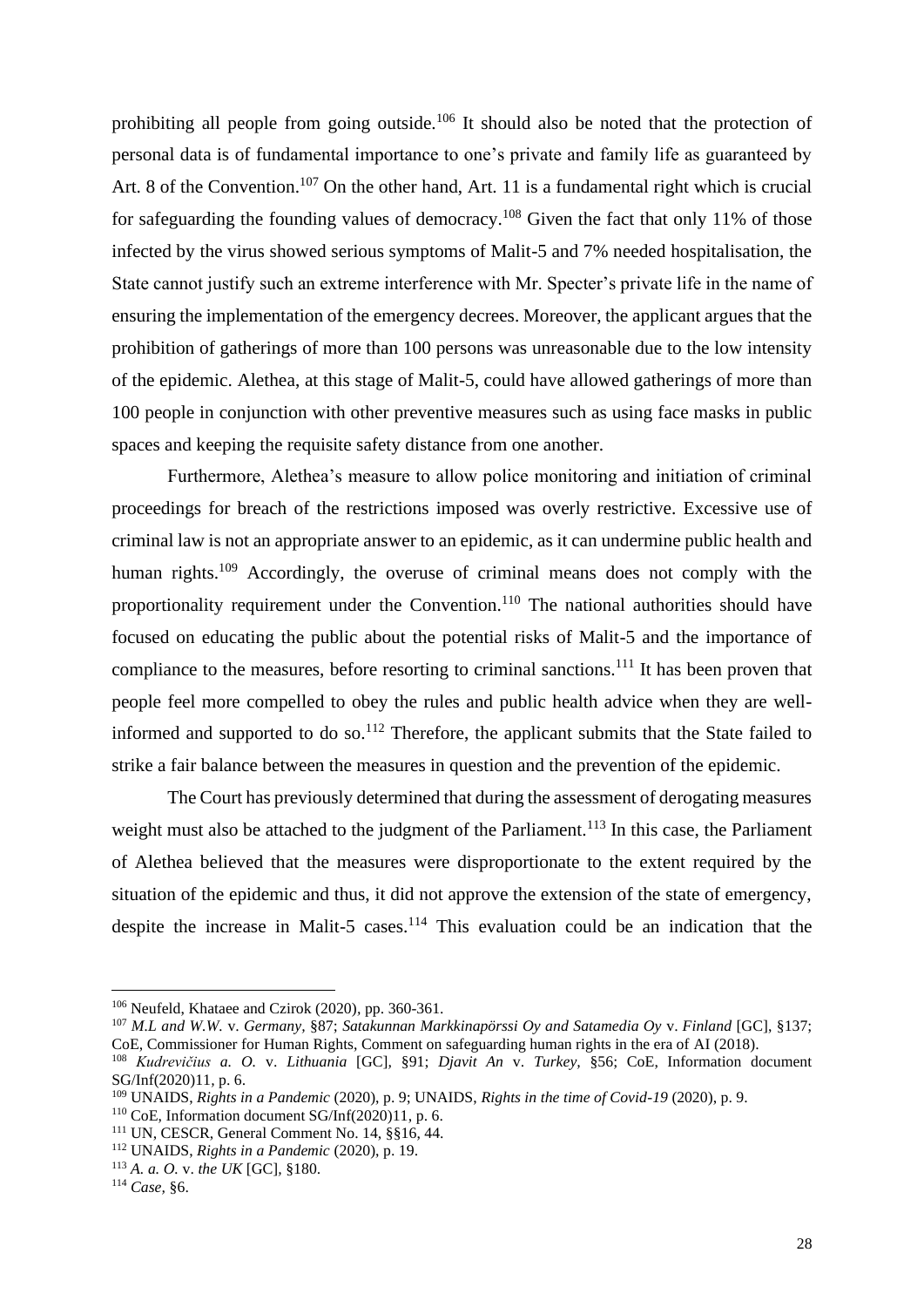Parliament would not have agreed with the President's initial decision to declare a state of emergency and to invoke Art. 15 of the Convention.<sup>115</sup> Therefore, the applicant invites the Court to take into account the view of the Parliament when evaluating whether the measures were strictly required by the exigencies of the situation.<sup>116</sup>

The Court also takes into account the existence of sufficient safeguards against arbitrariness and abuse in order to assess the proportionality of the measures in question.<sup>117</sup> In the present case, competent for declaring and extending a state of emergency during the first 3 months is solely the President of Alethea. During that time period, the Government and line Ministries can adopt various emergency decrees in response to the emergency.<sup>118</sup> The applicant concedes that an emergency usually calls for immediate adoption of measures by the executive. That does not mean, however, that an absence of checks and balances is justified.<sup>119</sup> Any legislation introduced under a state of emergency should be subject to adequate legislative scrutiny.<sup>120</sup> Therefore, the executive's decision is not sufficient and it should have been supervised either by the Parliament or the Alethean courts.<sup>121</sup> During an emergency, it is essential that the public is involved in the decision-making in order to protect democracy.<sup>122</sup> The fact that the Alethean Parliament, the representative legislative body of the State, can examine the proportionality and the necessity of the measures adopted by the executive only 3 months after the declaration of the state of emergency cannot be considered a sufficient

safeguard. In conclusion, the applicant submits that the Respondent failed to inform on time the SG regarding the derogation, that there wasn't a public emergency threatening the life of the

nation and that, in any case, the measures were not strictly proportionate to the exigencies of the situation. Hence, the applicant invites the Court to find that the respondent State did not comply with the procedural and substantive requirements of Art. 15.

<sup>115</sup> *Brannigan and McBride* v. *the UK*, §51; CoE, Commissioner for Human Rights, Opinion 1/2002 §§9, 11. <sup>116</sup> CoE, PACE/Res. (2018) 2209, §12.

<sup>117</sup> *A. a. O.* v. *the UK* [GC], §184.

<sup>118</sup> *Case,* §26.

<sup>119</sup> CoE, PACE/Res. (2018) 2209, §19; Schreuer (1982), p. 127.

<sup>120</sup> Greene (2020), p. 1.

<sup>121</sup> *Malone* v. *the UK*, §79; UN, OHCHR, Emergency measures and Covid-19: guidance (2020), p. 2.

<sup>122</sup> UNAIDS, Rights in the time of Covid-19 (2020), p. 6; CoE, Commissioner for human rights, Opinion 1/2002, §8.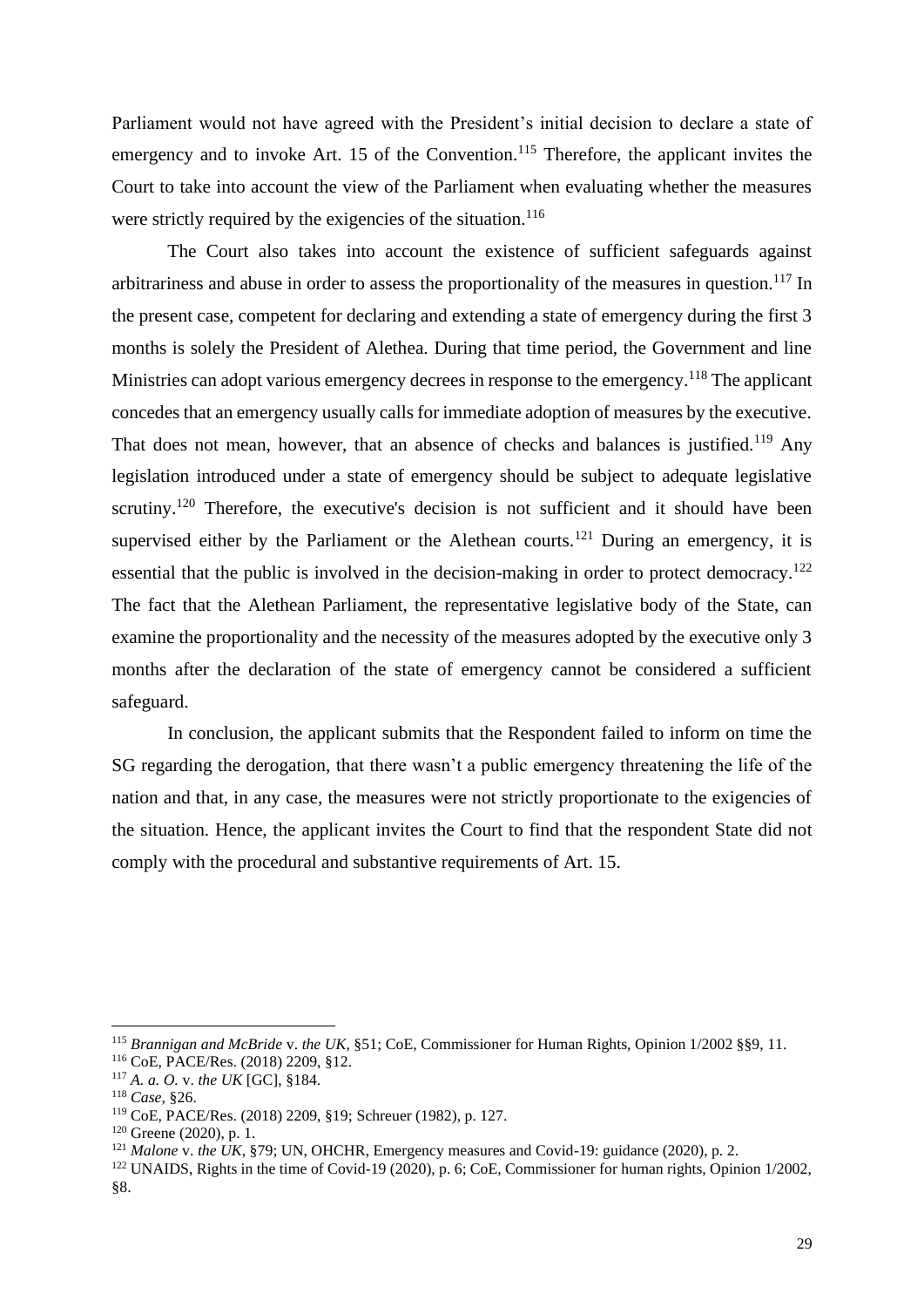#### <span id="page-29-0"></span>**E. VIOLATION OF ART. 6**

#### <span id="page-29-1"></span>*E.1. Applicability of Art. 6.*

Mr. Specter was convicted by Alethea's CoA and therefore, was ordered to pay a fine of EUR 2,500, on the alleged grounds that he failed to comply with health regulations adopted by the emergency decrees.<sup>123</sup> This transgression is classified as a criminal offence under Art. 306 of ACC.<sup>124</sup> Under this provision, which is also of a generally binding character, he could have been sentenced to up to 3 months' imprisonment.<sup>125</sup>

# <span id="page-29-2"></span>*E.2. Art.6 §1: Evidence obtained in violation of Article 8 led to an unfair trial*

In the present case, the quality of evidence and the circumstances in which it was obtained cast doubt on their reliability and accuracy. Therefore, the applicant submits that his right to a fair trial was violated.<sup>126</sup> Mr. Specter, after being made aware of the photograph used by PanOptis for his identification, $127$  maintains that he was identified through a private photograph on his FZ profile in contravention to his rights under Art. 8. Therefore, in accordance with Art. 11 of the ACCP, such evidence should not have been used in the criminal proceedings against him as it is considered unlawful based not only on the domestic law but also under the provisions of the Convention.<sup>128</sup> The Court has found that when the reliability of evidence is in dispute, the existence of fair procedures to examine the admissibility of the evidence takes on an even greater importance.<sup>129</sup> The FIC found that PanOptis' use breached requirements for processing faceprints, which could be qualified as unique and sensitive data under the ADPL. It also relied on reports concerning error rates of the software system and agreed with the applicant that PanOptis results could only be used as lead to be supported by actual evidence.<sup>130</sup> Despite the fact that the FIC seriously questioned the legality of PanOptis, the higher courts found the applicant guilty without examining in detail whether its use was indeed lawful in the present case. The unreliability of PanOptis' results was further contested by a 2019 study published by the NGO Themis proving that the system had a  $50\%$  error rate.<sup>131</sup> Nevertheless, the applicant was found guilty based on the above findings. Under these circumstances, the applicant

<sup>123</sup> *Kasparov a. O.* v. *Russia*, §43; *Öztürk* v. *Germany*, §53.

<sup>124</sup> *Engel a. O.* v. *the Netherlands,* §§82-83; *Case*, §13, 18, 28.

<sup>125</sup> *Benham* v. *the UK*, §56; *Bendenoun* v*.France*, §47; *Demicoli* v. *Malta*, §34; *Öztürk* v. *Germany*, §50.

<sup>126</sup> *Bykov* v. *Russia* [GC], §89; *Allan* v. *the UK*, §43.

<sup>127</sup> *Clarification Question* 31 *on supporting details for legal submissions.*

<sup>128</sup> *Heglas* v. *the Czech Republic*, §§89-92; *P.G. and J.H.* v. *the UK*, §76; *Case,* §§25, 30.

<sup>129</sup> *Bykov* v. *Russia* [GC], §95; *Allan* v. *the UK*, §47.

<sup>130</sup> *Case*, §17.

<sup>131</sup> *Case*, §37.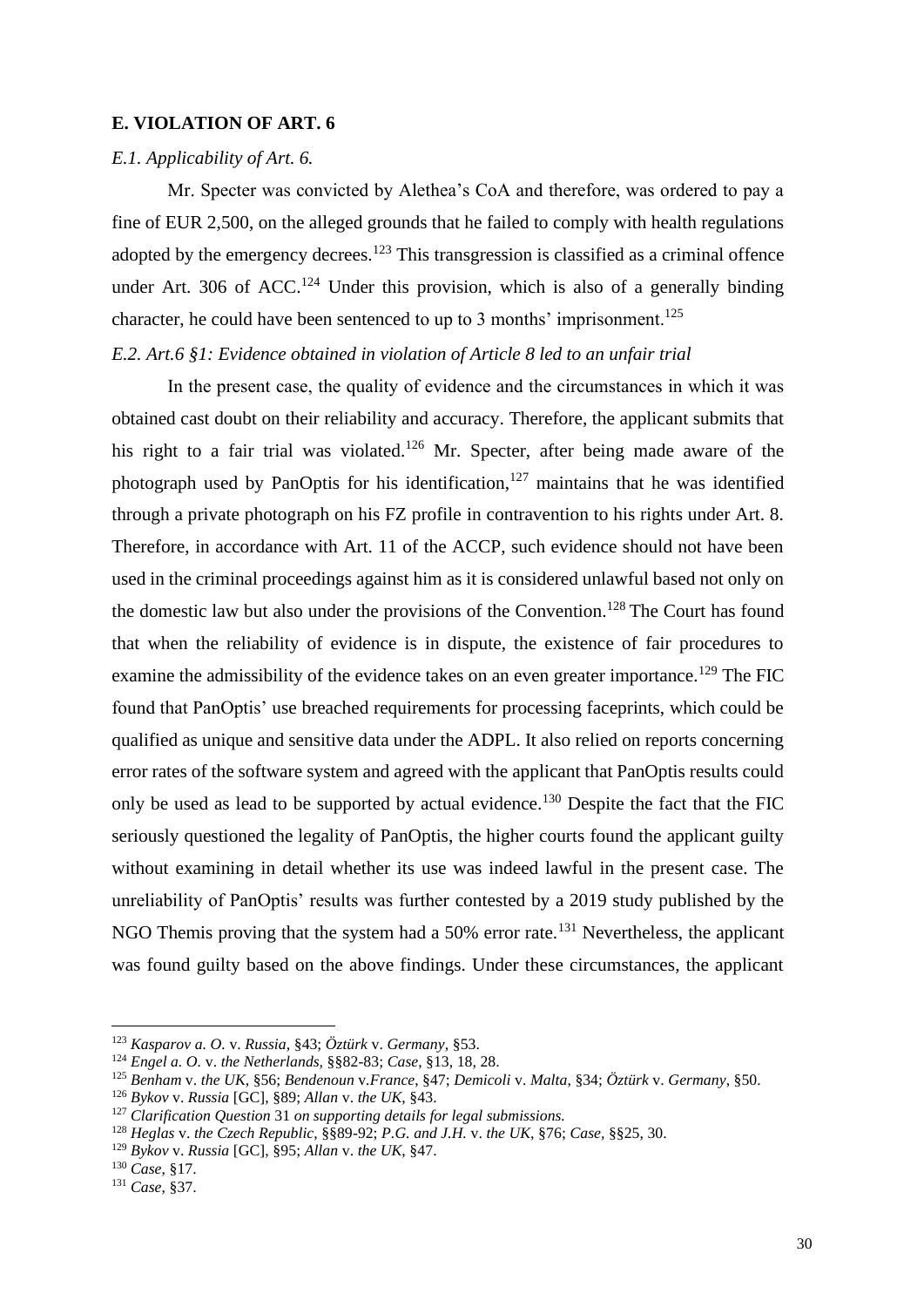invites the Court to acknowledge the absence of integrity and reliability of the main piece of evidence which led the domestic courts to a guilty verdict.<sup>132</sup>

The applicant also argues that as his conviction had not been based on any indisputable evidence, there was a strong need for supporting evidence.<sup>133</sup> Regarding the two witnesses' Mx. A and Mx. B who testified to have seen Mr. Specter during the demonstration, the applicant claims that as stated in the FIC's conclusion the witnesses were more than 15 meters from his alleged position and therefore could not have identified him at such a long distance.<sup>134</sup> Even if that was not the case, due to the kinetic character of every demonstration the 2 activists' view would also be blocked by the movement of other protesters.<sup>135</sup> Furthermore, since they were not presented with the CCTV footage in which the applicant was allegedly identified, further possibilities of misidentification exist.<sup>136</sup> *E.3. Art.6 §3 (d): Non examination of the applicant's witness Mr.Z.*

<span id="page-30-0"></span>According to the Court's jurisprudence, in circumstances where the applicant's conviction has been based primarily on the assumption of his whereabouts in a particular place at a particular time, the right to a fair trial imply that the applicant should be afforded a reasonable opportunity to challenge that assumption effectively.<sup>137</sup> In this context, Mr. Specter stresses the fact that the domestic courts refused to examine his main witness, his close friend Mr. Z whose testimony was not examined neither during the investigation nor during his trial.<sup>138</sup> The applicant's request was firstly denied by the FIC as irrelevant and this was further endorsed by the CoA as it also found that there was no need for Mr. Z to be heard.<sup>139</sup> The Court has clarified that when a defence witness can provide a testimony capable of reasonably establishing an alibi for the accused, such a witness is considered *prima facie* relevant.<sup>140</sup> During the domestic proceedings the applicant sufficiently explained in concrete terms how the testimony of Mr. Z could reasonably be expected to strengthen his defence.<sup>141</sup> Mr. Z and the applicant spoke on a daily basis as the former helped the latter deal with the stress of being confined in his home.<sup>142</sup> Therefore, Mr. Z was

<sup>132</sup> *Niţulescu* v. *Romania*, §46; *Bykov* v. *Russia* [GC], §90.

<sup>133</sup> *Bykov* v. *Russia* [GC], §90; *Allan* v. *the UK*, §43; *Khan* v. *the UK*, §§35, 37.

<sup>134</sup> *Case*, §§13, 17.

<sup>135</sup> *Case*, §16.

<sup>136</sup> *Clarification Question* 28 *for additional factual information.*

<sup>137</sup> *Frumkin* v. *Russia*, §160; *Polyakov* v. *Russia*, §§34-37; *Popov* v. *Russia*, §183.

<sup>138</sup> *Delta* v. *France*, §36.

<sup>139</sup> *Clarification Question* 4 *on supporting details for legal submissions*.

<sup>140</sup> *Murtazaliyeva* v. *Russia* [GC], §143; *Polyakov* v. *Russia*, §34.

<sup>141</sup> *Mehdiyev* v. *Azerbaijan* (2019), §36; *Case*, §16.

<sup>142</sup> *Case*, §16.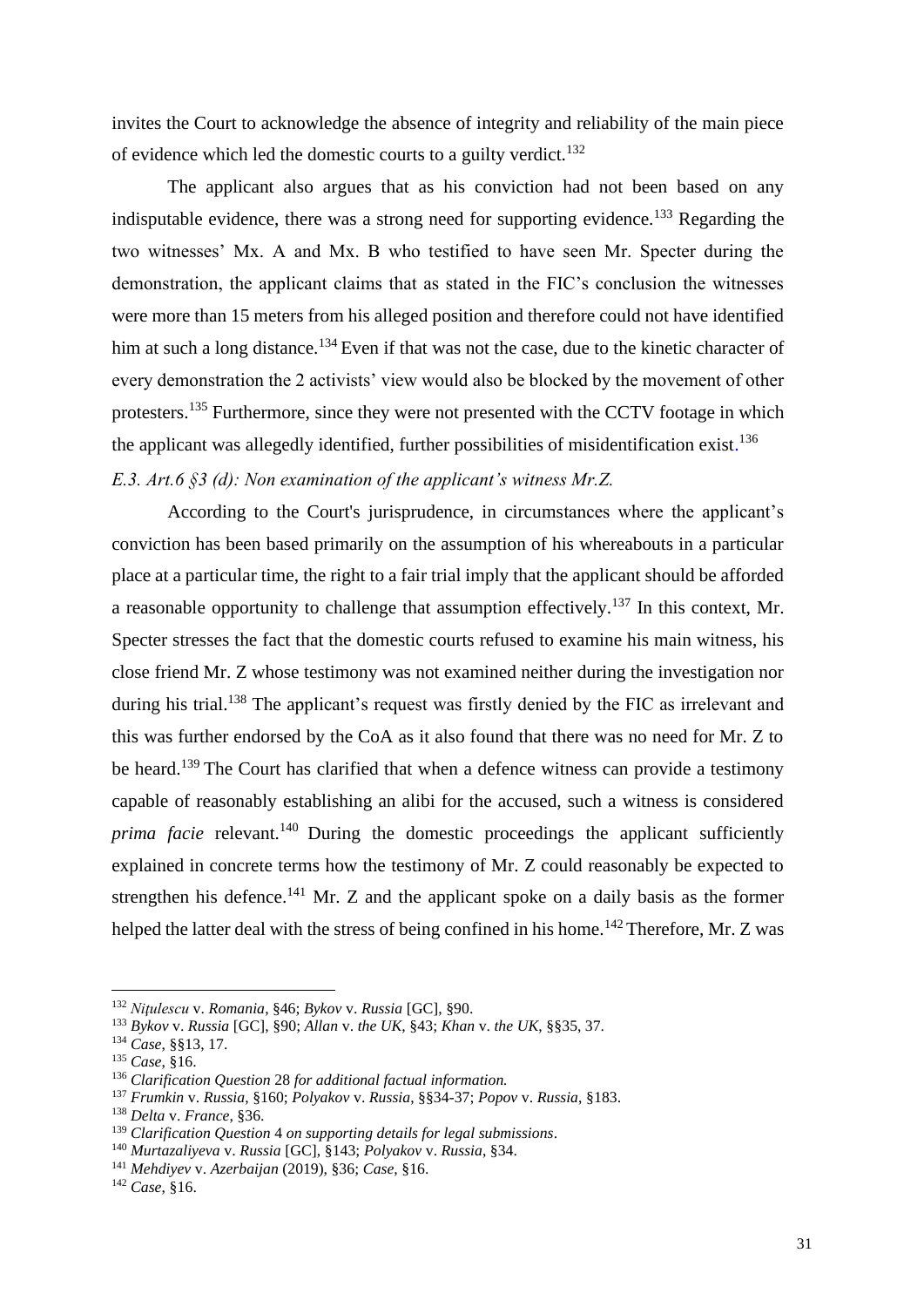the only person able to confirm that the applicant was home at the time the demonstration was held.<sup>143</sup> Taking into account that Mr. Z's testimony could have strengthened the applicant's position and the fact that his conviction was founded upon conflicting evidence against him, it is of extreme importance that the domestic courts refused to hear him without providing convincing reasons.<sup>144</sup> In direct contrast, Mx. A and Mx. B were not only examined in the pre-trial stage but were also heard by the FIC and considered by the CoA, despite their questionable reliability.<sup>145</sup> Considering that defence and prosecution witnesses are of equal relevance in establishing the truth, the domestic courts failed to conduct a proper examination of the evidence adduced by both of the parties affected the overall fairness of the proceedings. $146$  Therefore, the applicant claims that his defence rights suffered an undue restriction as Mr. Z's testimony was necessary to preserve the fairness of the trial.<sup>147</sup>

# <span id="page-31-0"></span>**F. VIOLATION OF ARTICLE 13 IN THE LIGHT OF ARTICLE 8**

#### <span id="page-31-1"></span>*F.1. Applicability*

The applicant submits that he lacked an effective remedy in respect of his privacy rights under Art. 8. The Court has held that a complaint about the unlawful use and processing of personal data constitutes an arguable claim.<sup>148</sup> Thus, Mr. Specter was entitled to an effective domestic remedy in order to enforce his rights regarding his private data and secure compliance with the relevant laws.<sup>149</sup> Even if the Court finds that there is no violation of Art. 8, such a finding does not alter the ability of Mr. Specter's grievances to be classified as an arguable claim under Art. 13.<sup>150</sup>

#### <span id="page-31-2"></span>*F.2. Lack of an effective remedy in practice by Alethea's domestic courts*

In the present case, the applicant claims that the domestic remedies were ineffective, in practice, as the Alethean courts did not examine his claims as carefully and rigorously as national authorities are obliged to under Art. 13.<sup>151</sup> First of all, the FIC only limited itself to highlighting the questionable legality of PanOptis and its use as lead to be supported by actual evidence without specifically dealing with the issue of the applicant's privacy violation which

<sup>143</sup> *Seton* v. *the UK*, §58; *Al-Khawaja and Tahery v. the UK* [GC], §128*; Unterpertinger v. Austria*, §33.

<sup>144</sup> *Popov* v. *Russia*, §188; *Vidal* v. *Belgium*, §§34-35.

<sup>145</sup> *Case,* §13, 16, 18.

<sup>146</sup> *Mehdiyev* v. *Azerbaijan* (2019), §§41-42; *Murtazaliyeva* v. *Russia* [GC], §147.

<sup>147</sup> *Mehdiyev* v. *Azerbaijan* (2019), §40; *Topić* v. *Croatia*, §42; *Sergey Afanasyev* v. *Ukraine*, §70.

<sup>148</sup> *Segerstedt -Wiberg a. O.* v. *Sweden*, §116; *Kudła* v. *Poland* [GC], §157; *Leander* v. *Sweden*, §§77, 79.

<sup>149</sup> *Leander* v. *Sweden*, §79; *S.* v. *the UK,* Commission decision; *B.* v. *the UK,* Commission decision.

<sup>150</sup> *Ratushna* v. *Ukraine*, §85; *Nuri Kurt* v. *Turkey*, §117; *Hatton a. O*. v. *the UK* [GC], §137.

<sup>151</sup> *Stelian Roşca* v. *Romania*, §100; *Rotaru* v. *Romania* [GC], §67.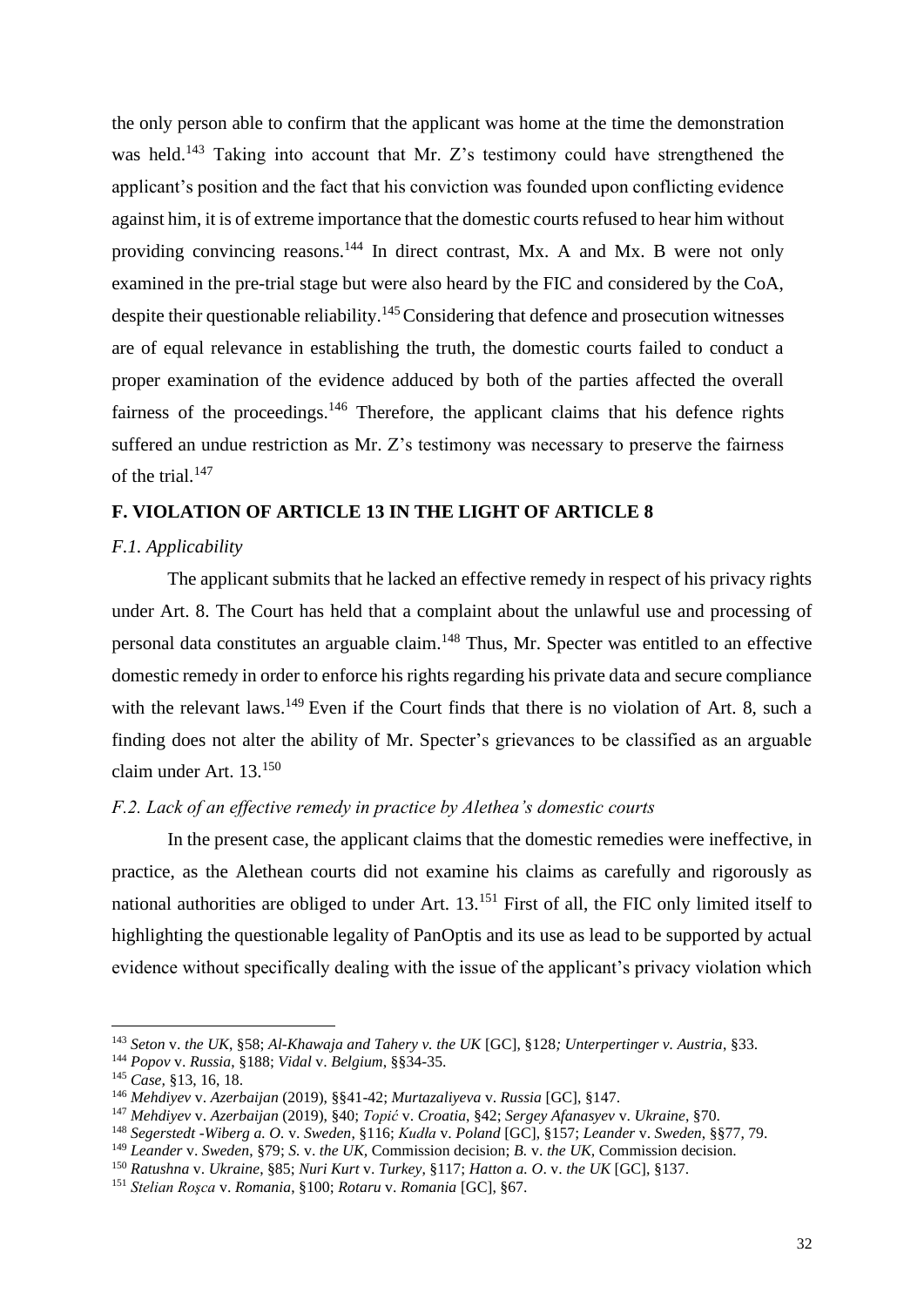was explicitly raised.<sup>152</sup> Subsequently, although the CoA found Mr. Specter guilty, it did not establish through evidentiary material whether his public photographs were actually clear enough or whether PanOptis unlawfully extracted private photographs from the FZ profile of the applicant.<sup>153</sup> In addition, although under Art. 271 of ADPL the DPA conducts reviews in order to examine whether PanOptis accessed private photos, there is no indication that the CoA took into consideration the DPA's reports regarding the functionalities of PanOptis.<sup>154</sup> Lastly, the applicant stresses that the Constitutional Court has a special role to ensure that the legislative, executive and judicial authorities comply with the Constitution and can afford additional legal protection to citizens in respect of their fundamental rights.<sup>155</sup> However, in the present case, it did not seem to examine in detail whether the process of the applicant's personal data by the public authorities was in compliance with the 5 specific criteria set in the ADPL.<sup>156</sup> *F.3. The applicant did not have access to an effective compensatory remedy* 

<span id="page-32-0"></span>A remedy, in order to be effective, must also be capable of providing redress for the impugned situation.<sup>157</sup> Therefore, in certain cases, compensation for the pecuniary and nonpecuniary damage flowing from the breach should be available.<sup>158</sup> In the present case, the FIC found that PanOptis breached requirements for processing unique and sensitive data. Despite the fact that the FIC fully acquitted Mr. Specter, such a finding did not result in any award to the applicant of compensation for damages suffered as the result of the unlawful interference with his private life.<sup>159</sup> This fact in conjunction with the Constitutional Court's failure to examine in detail the data processing which has been conducted in the present case, reveals that there was no remedy providing redress in practice. None of Alethea's domestic courts examined in practice whether Mr. Specter's privacy rights were violated and therefore, the possibilities for him to be compensated were nugatory.

#### <span id="page-32-1"></span>*F.4. Lack of judicial oversight regarding PanOptis' use*

Lastly, the applicant argues that a complaint to the DPA about a violation of his privacy rights cannot be considered an effective remedy.<sup>160</sup> In the field of AI, which carries significant privacy risks, it is desirable for the supervisory control to be entrusted to domestic judges, for

<sup>152</sup> *Case*, §17.

<sup>153</sup> *Case*, §18; *Clarification Question* 36 *on supporting details for legal submissions*.

<sup>154</sup> *İrfan Güzel* v. *Turkey*, §107; *P.G. and J.H.* v. *the UK*, §86; *Case,* §35.

<sup>155</sup> *Wendenburg a. O.* v. *Germany* (dec.), §3.

<sup>156</sup> *Case*, §31.

<sup>157</sup> *Konstantin Moskalev* v. *Russia,* §28; *Dobrev* v. *Bulgaria,* §§146, 169; *Kudła* v. *Poland* [GC]*,* §158.

<sup>158</sup> *Brincat a. O* v. *Malta,* §60; *T.P. and K.M.* v. *the UK* [GC], §107.

<sup>159</sup> *Panteleyenko* v. *Ukraine*, §83.

<sup>160</sup> *Case*, §32.